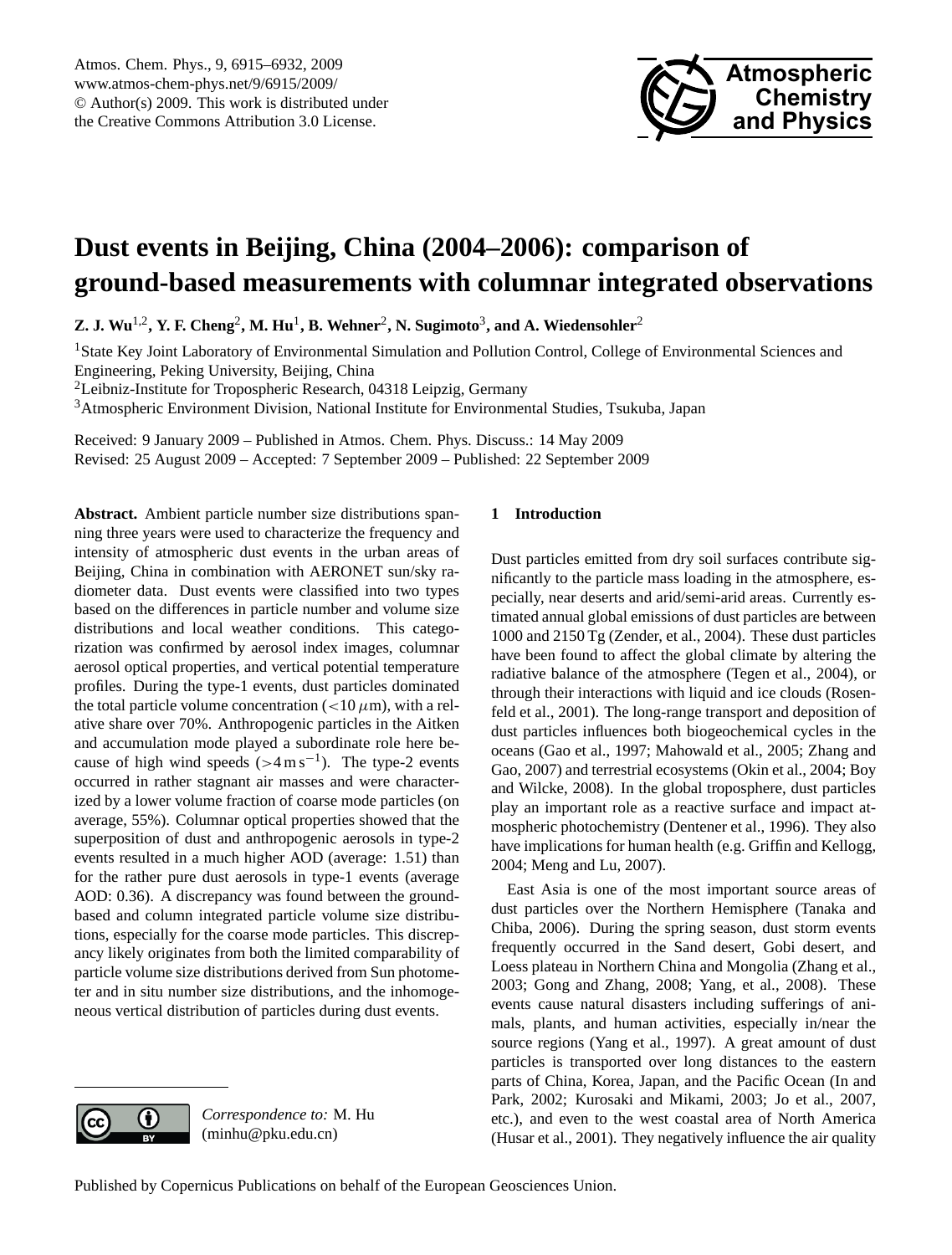of the urban and rural areas along the track of dust storms (In and Park, 2002; Han et al., 2007).

Beijing, the capital of China, with 17 million residents, suffers from dust storms every year due to its location downwind of Asian dust source regions. Typically, the dust storms lead to high mass concentration of  $PM_{10}$  (particle with aerodynamic diameter below  $10 \mu m$ ) and low visibility in Beijing (Zhang et al., 2003, 2005; Wang et al., 2006, etc.). Over the past decade, dust events in Beijing were of great concern by researchers. Their studies on dust particles involved mass concentration measurements (e.g., Chan and Yao, 2008), water-soluble fraction detection (e.g., Wang et al., 2005), and elemental and mineralogical analysis (e.g., Guo et al., 2004; Sun et al., 2005; Zhang et al., 2005; Shao et al., 2007, etc.) which have been intensively carried out. However, to date, only few investigations of particle number size distributions during the dust events have been performed in Beijing (e.g., Zhang et al., 2000, 2003). Moreover, such measurements with a low size resolution were often limited to particles larger than 300 nm. Investigations on the number size distributions of dust particles in other location, which were also affected by the Asian dust storms, were limited, too. And, they were mainly performed in Korea (Park and Kim, 2006; Kim et al., 2007; Lee and Cho, 2007), which however only focused on the individual cases. The limited information on the number size distributions of dust particles hampers our current understanding of their effects, in particular, their effects on visibility, radiative forcing, and human health.

To obtain statistically representative particle number size distributions and concentration levels to support climate/radiative modeling and epidemiological studies, threeyear measurements of the number size distributions of particles diameters from 3 nm to 10 000 nm were conducted in the urban areas of Beijing since March 2004. During the measuring period, 18 dust events have been observed. In the present study, number size distributions and number concentration levels of dust particles in the urban areas of Beijing are summarized and parameterized based on the long-term observation. The particle number size distributions before, during, and after the events are compared to gain insights into the interactions between dust particles and urban anthropogenic particulate matters in the urban atmosphere. At last, optical properties of dust particles and their effects on the impairment of visibility in Beijing are investigated based on AERONET dataset and the optical simulations using the measured particle number size distributions.

#### **2 Methods**

#### **2.1 Measurement site**

The measurement instruments were installed on the roof of an academic building (20 m above the ground level) on the campus of Peking University (PKU site, 39.99◦ N,  $116.31°$  E). The campus is located in the northwestern urban area of Beijing and outside the cities' fourth-ring road. East of the site is a major road with heavy traffic. North and northwest of the site lays the main part of campus, without significant emission sources. More details about the measurement site and the map of the location can be found in Wu et al. (2008).

## **2.2 Particle number size distributions and meteorological parameters**

Particle number size distributions with diameters between  $3 \text{ nm}$  and  $10 \mu \text{m}$  have been measured for three years since March 2004. A TDMPS (Twin Differential Mobility Particle Sizer) System, consisting of two Hauke-type DMAs (Differential Mobility Analyzer) and two CPCs (Condensational Particle Counter, model 3010 and model 3025, TSI Inc., St. Paul, USA), was used to measure the particle number size distributions from 3 to 800 nm (mobility diameter). Concurrently, an APS (Aerodynamic Particle Sizer, model 3321, TSI Inc., St. Paul, USA) measured the number size distributions between 800 nm and 10  $\mu$ m (aerodynamic diameter). A low flow  $PM_{10}$  inlet is used for both systems. The collection coefficient of PM<sub>10</sub> inlet reported by VanOsdell (1991) was used to correct the APS dataset. The relative humidity within the system was kept below 30% by adding a silica-gel dryer in the inlet line and also in the sheath air cycle. Size distributions were measured every 10 min. Size-dependent diffusional and gravitational losses of the particles in the inlet lines were estimated using the empirical functions given by Willeke and Baron (1993).

A meteorological station has been operated simultaneously to monitor meteorological parameters, including wind speed and direction, relative humidity (RH), air temperature. This station is about 400 m away from the PKU site and is mounted on top of a 20 m high building.

#### **2.3 Merging TDMPS and APS size distributions**

In order to merge the particle number size distributions obtained from TDMPS and APS, the aerodynamic diameters measured by APS were converted to the volume equivalent diameter by using the following equation (Hinds, 1982):

$$
D_{ve} = D_a \sqrt{\chi \frac{\rho_0}{\rho_p} \frac{C_c (D_a)}{C_c (D_{ve})}}
$$
(1)

where  $D_{ve}$  and  $D_a$  are the volume equivalent diameter and the aerodynamic diameter, respectively;  $C_c$  is the Cunningham slip correction factor;  $\rho_p$  is the density of the particle;  $\rho_0$  is the reference density (1 g cm<sup>-3</sup>); and  $\chi$  is the shape factor. Here,  $C_c(D_a)$  is equal to  $C_c(D_{ve})$  due to the particles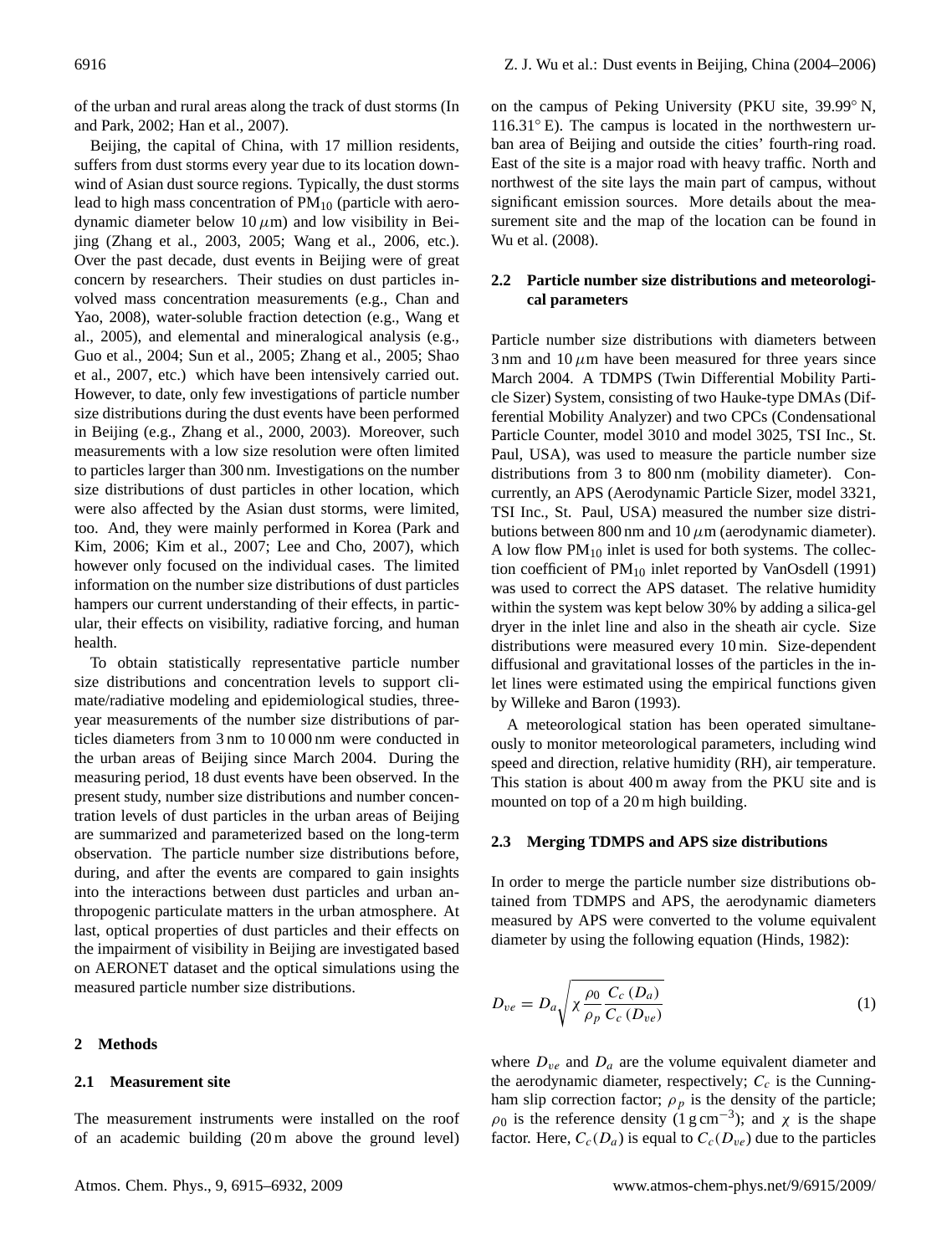measured by APS are in the Continuum regime. Therefore, Eq. (1) becomes (DeCarlo et al., 2004):

$$
D_{ve} = D_a \sqrt{\chi \frac{\rho_0}{\rho_p}}
$$
 (2)

In the present study, the particle density  $(\rho_p)$  during the dust events was assumed to be  $2.6 \text{ g cm}^{-3}$  (Park and In, 2003). The coarse particles ( $>1 \mu$ m) measured by APS were considered to show irregular shape. Information on the shape factor of Asian dust particles is very rare in the literature. The shape factor  $(\chi)$  here was therefore assumed to be 1.2 according to studies on the Saharan dust (Schladitz et al., 2009). Fine particles measured by TDMPS were assumed to be spherical, therefore, the unit shape factor was applied. This means that the mobility diameter of particles within the size range of 3 to 800 nm is equivalent to the volume equivalent diameter. During non-dust days, particles within the full size range (3−10 000 nm) have been considered to be spherical with a density of  $1.7 \text{ g cm}^{-3}$ .

After merging, the particle number size distributions were integrated to calculate particle number, surface area, and volume concentrations in different size classes. In this study, the diameter ranges for nucleation mode, Aitken mode, accumulation mode, and coarse mode were defined to be 3–20 nm, 20–100 nm, 100–1000 nm, and 1–10  $\mu$ m, respectively, which have been shown earlier to best represent these modes in the urban atmosphere of Beijing (Wu, et al., 2008). The particle surface area and volume concentrations were calculated using the measured number size distributions by assuming spherical particles.

## **2.4 Parameterization of particle number size distributions**

Here, a least squares fitting algorithm was used to parameterize the particle number size distributions by a multiple lognormal function (Birmili, et al., 2001). The main purpose is to quantitatively describe the particle number size distributions and to allow straightforward comparisons between different aerosol particle data sets (Hussein et al., 2005). Four modes  $(i = 1, 2, 3, \text{ and } 4)$  were used corresponding to the nucleation mode, Aitken mode, accumulation mode, and coarse mode, respectively. Each lognormal mode was described by its total particle number concentration  $(N_{t,i})$ , the geometric mean diameter (GMD,  $\overline{Dp_i}$ ), and the geometric mean standard deviation  $(\sigma_i)$ .

#### **2.5 Calculation of aerosol extinction and visibility**

Even though the dust particles are considered to be characterized by an irregular shape, in the present study, we would like to simply estimate the evolution of visibility during the dust events in Beijing. Therefore, the spherical Mie model (BH-MIE) (Bohren and Huffman, 1998) was used to calculate the particle extinction based on the measured dry particle number size distribution (RH<30%). However, as we discussed above, the shape factor 1.2 has been taken into account when converting the aerodynamic particle diameter to the volume equivalent diameter. The volume equivalent diameters were used in the optical calculations. The average RH during the dust events was mostly lower than 30%. Particle hygroscopic growth factor at  $RH = 40\%$  in Beijing did not exceed 1.01 in January 2005 and the particles did not show obvious growth below RH 60% (Meier, et al., 2009). Therefore, the hygroscopic growth of the particles was not considered in the Mie calculations.

A time series of the optical equilibrium effective refractive index was derived from an aerosol optical closure study based on in-situ intensive observation in January 2005 at the PKU site. The average of the retrieved values was 1.52–  $0.025i$  (450–700 nm) which resulted from an optimum fit between the measured and simulated particle scattering and absorption coefficients and was applied as the refractive index of fine particles during both dust and non-dust events. 1.53–0.005i has been assumed as typical refractive index for dust particles (Dey et al., 2004). Sokolik and Toon (1999) suggested that the imaginary part for dust with 1% Fe lies somewhere near  $0.001i$  at 550 nm. Fe has been found to contribute about 3.7% to the composition of dust particles during the dust storm events in Beijing (Sun et al., 2005). Accounting that there could be some elemental carbon (EC) attached to the coarse particles, the real part and imaginary part of coarse mode particles were assumed to be 1.58–0.005i for the dust events in Beijing. This value is also within the refractive index range for dust/residual particles given in the literature (Hasan and Dzubay, 1983; Kent et al., 1983; Sloane, 1983, 1984, 1986; Hanel, 1987; Sloane et al., 1991; Tang and ¨ Munkelwitz, 1994; Redemann et al., 2000, etc.). However, the dust particle concentration should be lower during nondust periods, so the imaginary part was assumed to 0.002i instead of 0.005i.

According to the formulae introduced by Fröhlich and Shaw (1980) and Tomasi et al. (2005), the average Rayleigh scattering coefficients of gases ( $\sigma_{sg}$ ) has been estimated to be about 12 Mm−<sup>1</sup> according to the recorded ambient temperature and pressure. Absorption of visible light by gases  $(\sigma_{ag})$  is considered to be essential due to NO<sub>2</sub> (Groblicki et al., 1981). The average concentration level of  $NO<sub>2</sub>$  in Beijing during winter and spring time was estimated to about 30 ppbv (Cheng et al., 2008). Therefore,  $\sigma_{sg}$  at 550 nm was calculated to be about  $10 \text{ Mm}^{-1}$  with  $\sigma_{ag} = 0.33^*[\text{NO}_2]$  (Groblicki et al., 1981). Consequently, an upper limit of the visibility  $(L_v, km)$  can be estimated, using the total light extinction of particles and gases ( $\sigma_e = \sigma_{ep} + \sigma_{sg} + \sigma_{ag}$ , Mm<sup>-1</sup>) and a modified Koschmieder relation of  $\bar{L}_v = 1.9 \times 10^3/\sigma_e$ (Griffing, 1980; Husar et al., 2000; Schichtel et al., 2001; Carrico et al., 2003). The Koschmieder constant of 1.9 is about half of the standard value (3.92) (Seinfeld and Pandis, 1998). The factor of two reduction considers the fact that real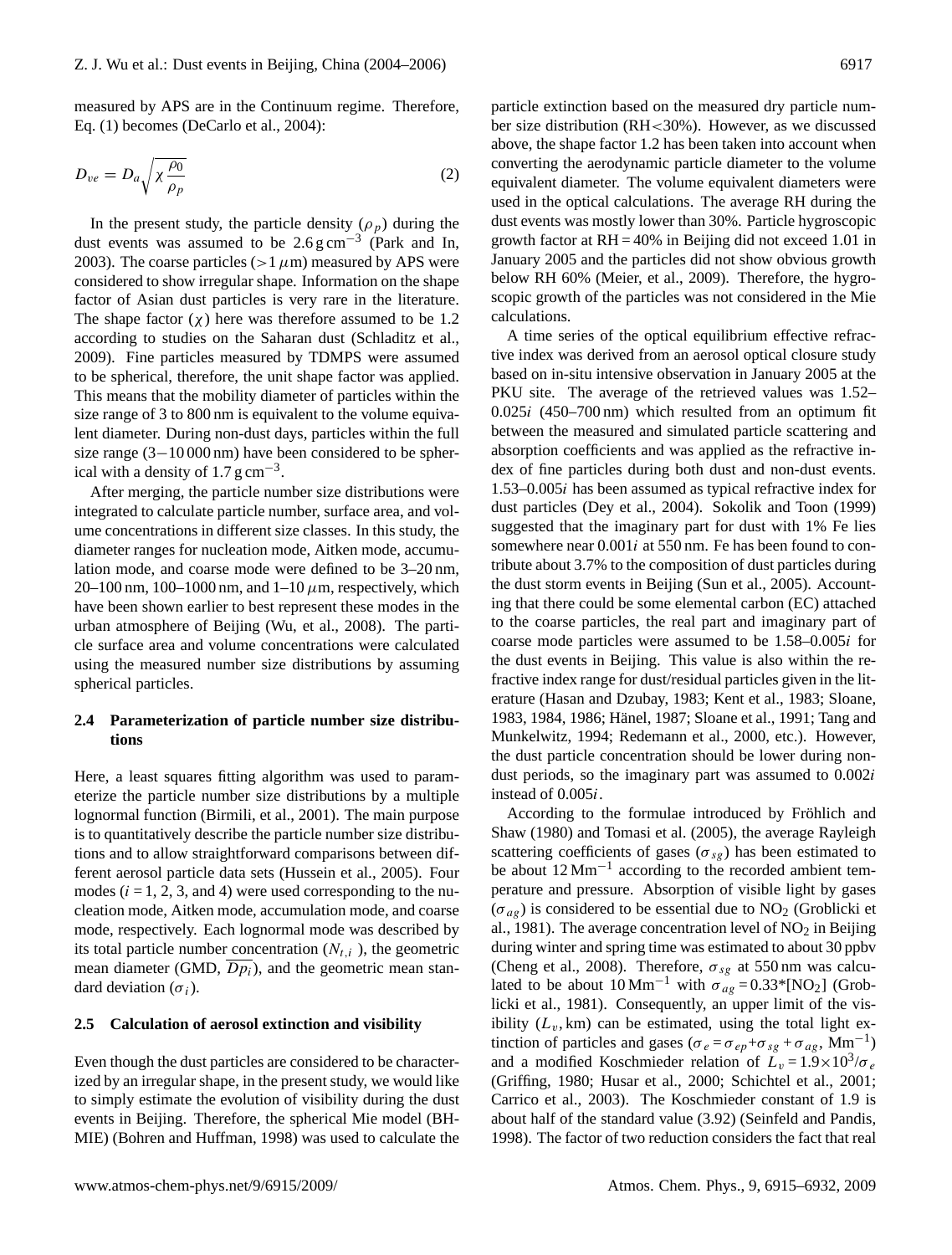visual targets are not black, that they are frequently too small in size, and that they are located only at quantized distances away from the observer (Griffing, 1980).

# **2.6 AERONET and NASA TOMS data**

In this study, we used the total column aerosol optical properties, including the aerosol optical depth (AOD at a wavelength of 440 nm), the Angström exponent  $(\hat{a}_{440-870 \text{ nm}})$ , the refractive index at the wavelength of 441, 675, 870, and 1020 nm, and the retrieved aerosol volume size distributions provided by the Beijing AERONET station (39.997◦ N, 116.381◦ E) to characterize the optical features of the dust events in Beijing. Details about instrumentation, data acquisition, retrieval algorithms, calibration procedure, and accuracy can be found in the literature (e.g., Eck et al., 1999, 2001; Holben et al., 2001), and are therefore not provided here. The level-2 cloud-screened data (Smirnov et al., 2000) were used. In addition, the AERONET data (AOD and Angström exponent) were rechecked by combining with lidar data from Beijing (Sino-Japan Friendship Center for Environmental Protection, 39.90 N, 117.16 E). Those data containing cloud contaminations were excluded from the future analysis.

The aerosol index (AI) images [\(http://macuv.gsfc.nasa.](http://macuv.gsfc.nasa.gov/) [gov/\)](http://macuv.gsfc.nasa.gov/) derived from the Total Ozone Mapping Spectrometer (TOMS) were used to identify the source regions for the dust particles. TOMS AI is a qualitative indicator of ultraviolet absorbing aerosols. Dust particles belong to ultraviolet absorbing aerosols, hence yield positive values.

## **3 Results and discussion**

# **3.1 Identification of dust events in Beijing**

The dust events during the springs of 2004–2006 which will be discussed in the present study were identified according to:

(1) *Volume concentration of the coarse mode particles*: Typically, the invasion of the dust causes a higher concentration of coarse particles in the urban atmosphere. Therefore, the most obvious direct evidence for identification of dust events is the significant increase in the coarse particle concentrations. Therefore, we took the upper 95% confidence limit (75  $\mu$ m<sup>3</sup> cm<sup>-3</sup>) computed from the volume concentration of coarse mode particle during the springtime (March, April, and May) of 2004–2006 as a threshold. Those days with hourly mean volume concentration of coarse mode particle exceeded this threshold were considered as candidates of the dust events in Beijing.

(2) *AI values*: The absorbing AI is a useful method to identify the dust events (e.g., Prospero et al., 2002). We checked the AI images on the candidate events selected by (1). It was found that the AI values over Beijing during those events were higher than 1. This confirms that dust events did occur in Beijing during these candidate days.

(3) *Phenomenological dust storm observations*: Chinese dust storm website [\(http://www.duststorm.com.cn/\)](http://www.duststorm.com.cn/), operated by China Meteorological Administration (CMA), provides information on dust storm events occurred in China. The information on this website is derived from observations at more than 2000 surface observation stations located at different places in China. The dust events in Beijing identified by (1) and (2) have been reported on this website as the largescale dust storm events.

There was one severe dust storm event occurred on 17 April 2006, which was not identified by our measured data but reported by the Chinese dust storm website. During this event, the yellow dust falling in Beijing was estimated to be 330 k tons (Yang et al., 2008). However, significant differences in the particle number size distributions between 17 April 2006 and non-dust days before and after were not observed in our size distribution measurements. The diameters of a major portion of the dust particles during this event might have exceeded 10  $\mu$ m, the cutoff diameter of our system. This might be the reason why it was not observed by our ground based measurements. So, the dust event on 17 April 2006 will be excluded from the following discussions.

A total of 18 events have been identified in Beijing over the three years according the foregoing criterion in this study, of which 13 events took place in the spring of 2006. Yang et al. (2008) also indicated that the most dust storm events in China occurred in 2006 over the past seven years.

# **3.2 Overview of dust events in Beijing**

Figure 1 displays the time series of the volume concentrations of total particles  $(PV_{10})$  and coarse mode particles  $(PV_{coarse})$  in the springs of 2004–2006. The 18 dust events have been marked and numbered as "DS#" in Fig. 1. The dust events generally lead to large spikes in both  $PV_{10}$  and PV<sub>coarse</sub> concentrations, as shown in Fig. 1. However, some peaks in  $PV_{10}$  concentrations on non-dust days were also observed. On these days,  $PV_{10}$  concentrations were comparable to those on some dust days, whereas, they were dominated by fine particles with the diameters smaller than  $1 \mu$ m.

Table 1 lists the starting and ending time of the dust events, the duration time, mean  $PV_{\text{coarse}}/PV_{10}$ , and the meteorological parameters during the dust events. The event on 17 April 2006 (cf. DS12 in Fig. 1) is not included in both Tables 1 and 2.

The starting and ending time of the events was defined by the behaviour of the coarse mode particle number concentrations. The former was the time at which the coarse mode particle number concentration started to increase significantly, and the latter was the time at which the coarse mode particle number concentration decreased to the concentration level prior to the events or the average concentration level of coarse mode particles in the springs of 2004–2006.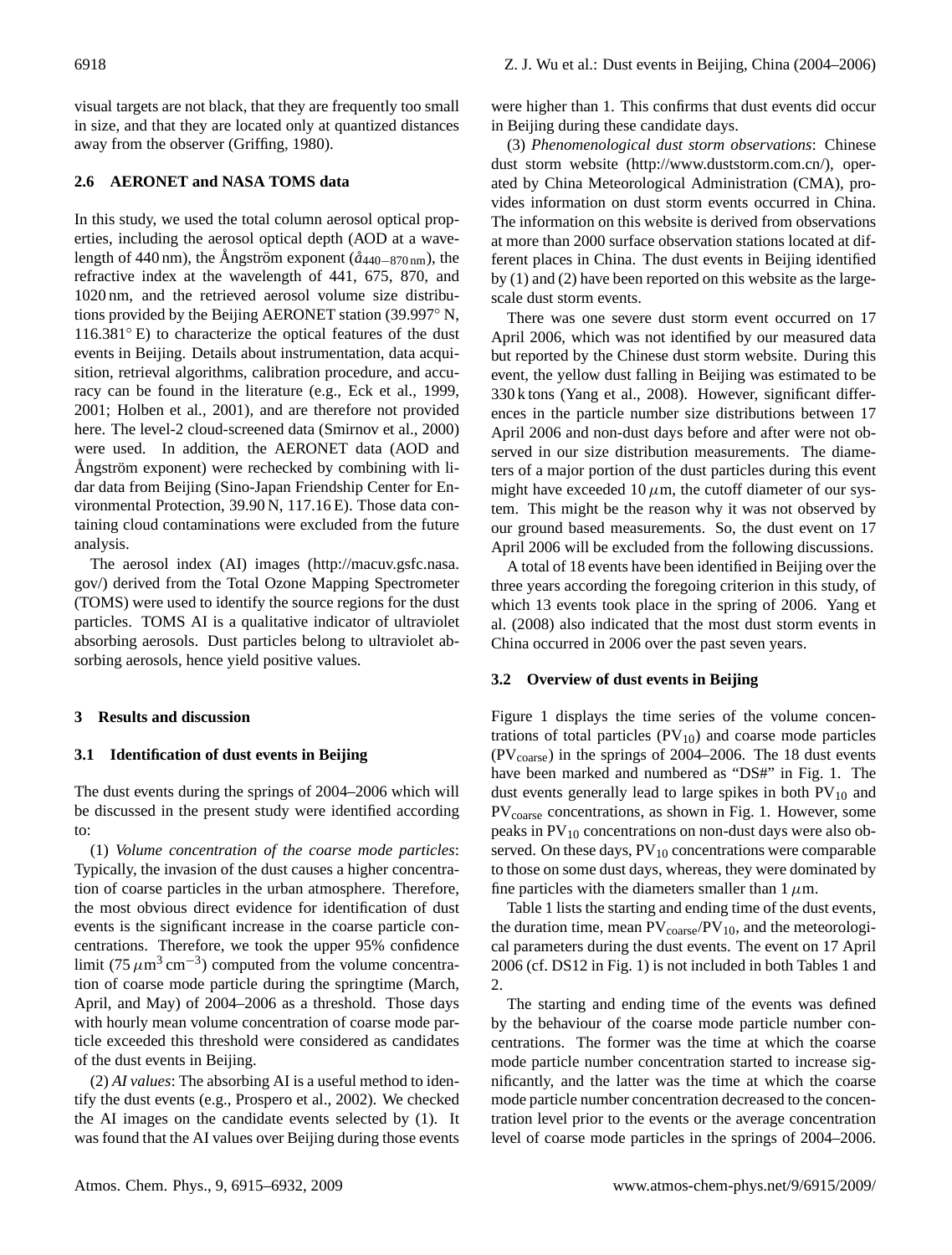

 $\frac{1}{2}$ **Fig. 1.** Time series of volume concentrations of PV<sub>10</sub> and PV<sub>coarse</sub> during the springs of 2004, 2005, and 2006. 18 dust events are labeled with "DS".

Most of the events took place in the early morning, particuevents mostly ended within 24 h, except the events of DS2, DS3, DS11, and DS18. The event DS11 lasted more than 3 a longer duration time are expected to have a stronger effect on the urban air quality and human health. larly, their starting time lies between 00:00 and 05:00. Dust days with the longest duration time. Those dust events with

events listed in Table 1, with a contribution of more than  $\frac{95}{6}$  mode particles to  $PV_{10}$  for events DS2, DS3, DS11, DS16, and DS18 was much smaller (0.68, 0.50, 0.58, 0.65 and 0.35, during the events in most cases were higher than  $4 \text{ m s}^{-1}$  and Coarse mode particles dominated  $PV_{10}$  for most of the 70%. On the contrary, the volume contribution of the coarse respectively). As shown in Table 1, the average wind speeds the prevailing wind direction is north or northwest. Exceptions are DS3, DS11, DS16, and DS18 with wind speeds lower than  $4 \text{ m s}^{-1}$ . The differences in PV<sub>coarse</sub>/PV<sub>10</sub>, the meteorological parameters, and the duration times between DS2, DS3, DS11, DS16, and DS18 and others indicate that there might be two different types of dust events. Here, they are respectively presented as type-1 and type-2. The DS2, DS3, DS11, DS16, and DS18 are classified as type-2 and the rest as type-1. The event DS12 is not included in type-1 or type-2.

The mean AOD, Angström exponent, and refractive index (RI) during dust events are shown in Table 2. In order to gain insight into the effects of the dust events over year, the average columnar optical parameters in the four seasons of 2006 are presented in the last four rows of Table 2. Here, the four seasons were classified as spring (March–May), summer (June–August), fall (September–November), and winter (December–February). It was found that the lowest mean Angström exponent was observed in spring, indicating a relatively high ratio of large particles to small particles due to dust loading in this season. The highest AOD and Angström exponent were found during the summertime, implying that the AERONET sites in Beijing were mainly affected by the fine urban aerosols, but not by the coarse-mode particles. The similar results were also reported by Kim et al. (2007). The highest mean  $n(\lambda)$  and the lowest mean  $k(\lambda)$  were observed in spring of 2006. A similar seasonal variation of RI was reported by Yu et al. (2009) based on the AERONET data spanning from 2001 to 2007.

and DS18 and other events is found. It supports the above-In Table 2, a significant difference in the columnar particle optical properties between DS2, DS3, DS11, DS16, mentioned categorization of dust events (type-1 and type-2). In the following sections, the particle number size distributions and particle optical properties for the two types will be discussed in detail.

## **3.3 Dust particle number and volume size distributions**

In order to analyze the temporal evolution of particle number and volume size distributions during the events, two single events (Case 1 and 2) representing type-1 and type-2 will be shown and discussed in this section in combination with back trajectories and AI images. The evolution of visibility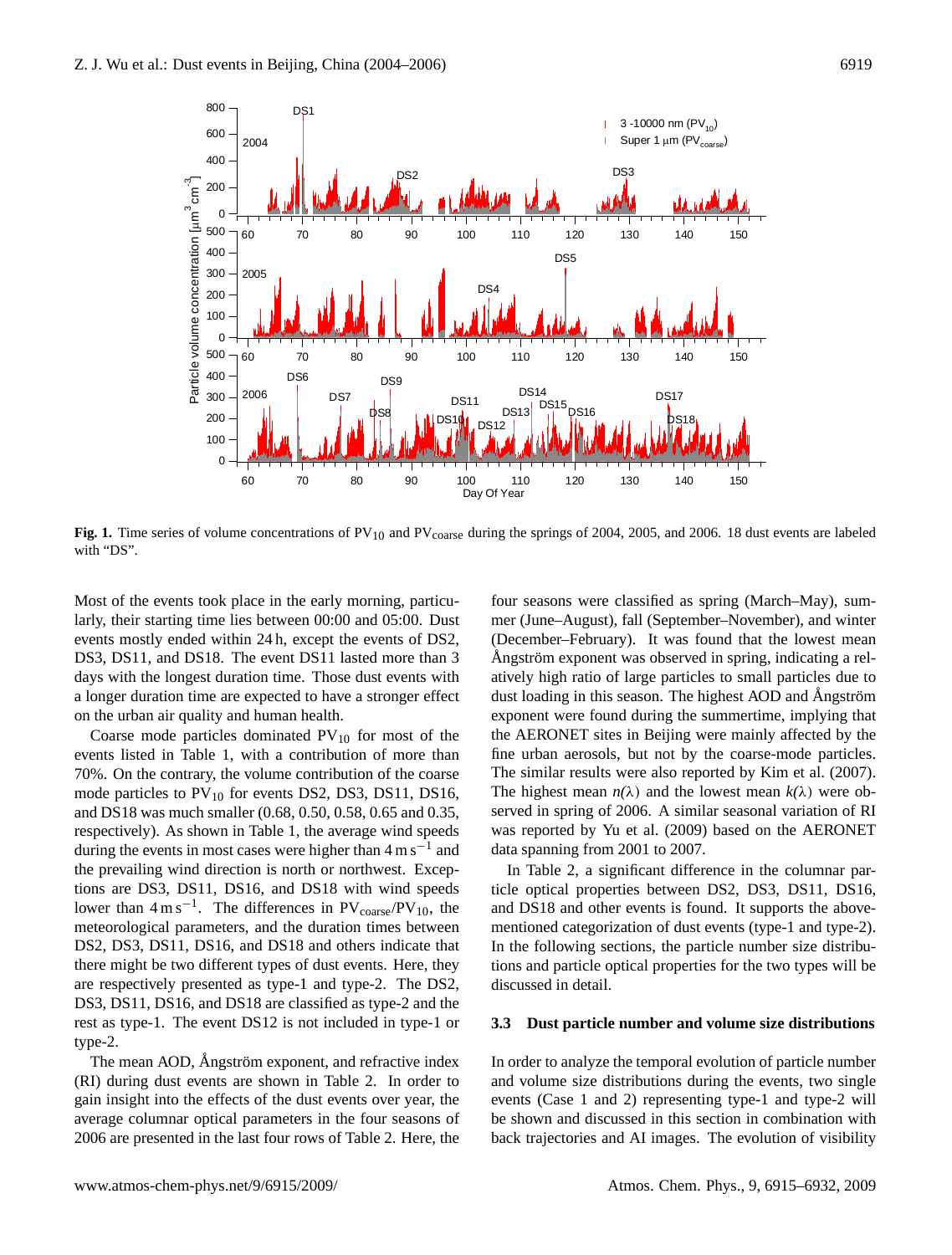|                 | Number Starting<br>Time | Ending<br>time  | time<br>[hh:mm] | Duration PV <sub>coarse</sub> / WS<br>$PV_{10}$ | $\mathrm{[ms^{-1}]}$ | T<br>$\lceil$ <sup>o</sup> Cl | RH<br>[%]                |
|-----------------|-------------------------|-----------------|-----------------|-------------------------------------------------|----------------------|-------------------------------|--------------------------|
| DS1             | 040310<br>01:40         | 040310<br>12:00 | 10:20           | 0.89                                            | 10.0<br>NW           | 16                            | $\overline{\phantom{0}}$ |
| DS <sub>2</sub> | 040328<br>02:50         | 040329<br>14:20 | 35:30           | 0.68                                            | 3.0<br><b>NW</b>     | 19                            |                          |
| DS3             | 040506<br>17:00         | 040508<br>14:00 | 45:00           | 0.50                                            | 1.5                  | 21                            |                          |
| DS4             | 050414<br>00:40         | 050414<br>10:00 | 09:20           | 0.83                                            | 5.9 N                | 13                            | 13                       |
| DS5             | 050428<br>03:20         | 50428<br>10:20  | 07:00           | 0.85                                            | 5.2 N                |                               |                          |
| DS6             | 060310<br>03:10         | 060310<br>14:50 | 11:40           | 0.83                                            | 5.0<br><b>NW</b>     | $\overline{\phantom{0}}$      | -                        |
| DS7             | 060317<br>21:00         | 060318<br>09:00 | 12:00           | 0.84                                            | 6.4 N                | 10                            | 15                       |
| DS <sub>8</sub> | 060325<br>4:30          | 060325<br>14:20 | 09:50           | 0.83                                            | 4.6 N                |                               |                          |
| DS <sub>9</sub> | 060327<br>01:10         | 060327<br>14:40 | 13:30           | 0.82                                            | 4.6<br><b>NWN</b>    | $\overline{\phantom{0}}$      | $\overline{\phantom{0}}$ |
| <b>DS10</b>     | 060407<br>04:30         | 060407<br>14:40 | 10:10           | 0.75                                            | 4.7<br><b>NW</b>     | 17                            | 13                       |
| <b>DS11</b>     | 060408<br>02:30         | 060411<br>11:40 | 81:10           | 0.58                                            | 1.0                  | $\overline{\phantom{0}}$      | -                        |
| <b>DS13</b>     | 060418<br>17:10         | 060418<br>23:50 | 06:40           | 0.84                                            | 6.3<br>NW            | 15                            | 10                       |
| DS14            | 060422<br>00:10         | 060422<br>08:00 | 07:50           | 0.75                                            |                      |                               |                          |
| <b>DS15</b>     | 060423<br>00:20         | 060423<br>12:50 | 12:30           | 0.81                                            |                      |                               | -                        |
| <b>DS16</b>     | 060430<br>12:50         | 060501<br>10:10 | 21:20           | 0.65                                            | 1.7                  | 22                            | 26                       |
| <b>DS17</b>     | 060516<br>22:40         | 060517<br>21:00 | 22:20           | 0.80                                            | 3.9 N                | 24                            | 16                       |
| <b>DS18</b>     | 060518<br>11:00         | 060519<br>22:00 | 35:00           | 0.35                                            | 1.5                  | 25                            | 49                       |

**Table 1.** Summary of 18 dust events in Beijing. – indicates missing data.

during these two cases will be also evaluated. Afterwards, the average number size distributions for type-1 and type-2 during the dust events were parameterized by using the lognormal fitting algorithm above-mentioned.

#### **3.3.1 Case 1: Observation of pure dust particles**

10 March 2006 was chosen as an example (case 1) associated with high wind speed (type-1). The time series of the particle number size distributions, the number and volume concentrations for different modes, wind speed and direction for case 1 are displayed in Fig. 2. The time series of visibility, the contributions of the coarse mode particles to the particle extinction, AOD (440 nm), and  $\hat{a}_{440-870 \text{ nm}}$  are plotted in Fig. 3a.

Before the event, the particle number size distributions were characterized by maximum number concentrations in the Aitken and accumulation mode (cf. Fig. 2a, b). Such par-

**Table 2.** Summary of the mean columnar optical parameters during dust events. – indicates missing data.

| Events          | AOD  | Ångström | $RI(n(\lambda))$    | RI (k( $\lambda$ )) ( $\times 10^{-3}$ ) |
|-----------------|------|----------|---------------------|------------------------------------------|
| DS1             | 0.38 | 0.11     |                     |                                          |
| DS <sub>2</sub> | 1.31 | 0.11     | 1.54/1.54/1.52/1.50 | 5.1/1.8/2.1/2.1                          |
| DS3             | 1.31 | 1.05     | 1.51/1.54/1.55/1.54 | 11.6/7.7/9.1/9.0                         |
| DS4             |      |          |                     |                                          |
| DS <sub>5</sub> | 0.41 | 0.20     |                     |                                          |
| DS <sub>6</sub> | 0.90 | $-0.01$  | 1.60/1.57/1.55/1.54 | 4.0/0.9/0.8/0.8                          |
| DS7             | 0.19 | 0.33     |                     |                                          |
| DS <sub>8</sub> |      |          |                     |                                          |
| DS <sub>9</sub> |      |          |                     |                                          |
| DS10            | 0.44 | 0.20     |                     |                                          |
| DS11            | 1.62 | 0.41     | 1.56/1.57/1.57/1.56 | 5.4/2.7/3.1/3.3                          |
| <b>DS13</b>     |      |          |                     |                                          |
| DS14            | 0.34 | 0.25     |                     |                                          |
| DS15            | 1.12 | $-0.03$  | 1.60/1.60/1.60/1.60 | 5.4/2.7/3.1/3.3                          |
| <b>DS16</b>     | 1.24 | 0.51     | 1.55/1.57/1.58/1.57 | 6.9/3.6/4.0/4.3                          |
| DS17            | 1.38 | 0.04     | 1.55/1.53/1.52/1.48 | 3.5/1.8/1.9/2.0                          |
| <b>DS18</b>     | 2.52 | 0.51     | 1.48/1.48/1.48/1.47 | 4.7/2.1/2.7/2.8                          |
| Spring          | 1.04 | 0.69     | 1.52/1.55/1.56/1.56 | 10.4/7.0/8.3/8.8                         |
| Summer          | 1.18 | 1.19     | 1.44/1.46/1.47/1.48 | 11.4/9.0/10.0/10.5                       |
| Fall            | 0.92 | 1.09     | 1.49/1.51/1.51/1.53 | 16.8/14.1/14.2/17.1                      |
| Winter          | 0.65 | 1.08     | 1.49/1.52/1.53/1.53 | 17.9/10.5/11.8/12.8                      |

ticle number size distributions were typically observed under low wind speeds in the urban atmosphere of Beijing (Wu et al., 2008). The average visibility was lower than 5 km, and the fine particle fraction contributed over 90% to the particle extinction (cf. Fig. 3a). High AOD (on average 1.45) and *a˚*440−870 nm (on average 0.95) caused by urban aerosols were observed.

At DOY (Day Of Year) of around 69.1, the dust storm reached the measurement site with a strong wind speed of more than 8 m s<sup>-1</sup> (cf. Fig. 2d). A maximum total particle volume concentration of 380  $\mu$ m<sup>3</sup> cm<sup>-3</sup> was observed in the very beginning of the event, which was mainly caused by coarse mode particles (∼90%, cf. Fig. 2a–c). As shown in Fig. 3a, we also found a dramatic change of the extinction contribution by the coarse mode particles, from about 5% to over 80%. Interestingly, no similar break was observed in the evolution of the visibility. This result indicates that a severe dust storm could lead to a seriously low visibility in Beijing too (lower or about 5 km). Afterwards, the visibility was increasing step by step with decreasing concentration of the coarse mode particles (cf. Fig. 3a), since the fine particles had been removed.  $\hat{a}_{440-870 \text{ nm}}$  (on average −0.01) significantly dropped during daytime at DOY 69 due to the dust event. AOD values (on average 0.90) during the dust event are lower than those before. It is worth to note that the decrease in AOD is not very significant even though the particle volume concentration is significantly lower than before the event (also cf. Fig. 2). This implies that large amounts of dust particles still remained in higher altitudes.

Around noon ( $DOY = 69.5$ ), the number concentration of nucleation mode particles obviously increased, indicating the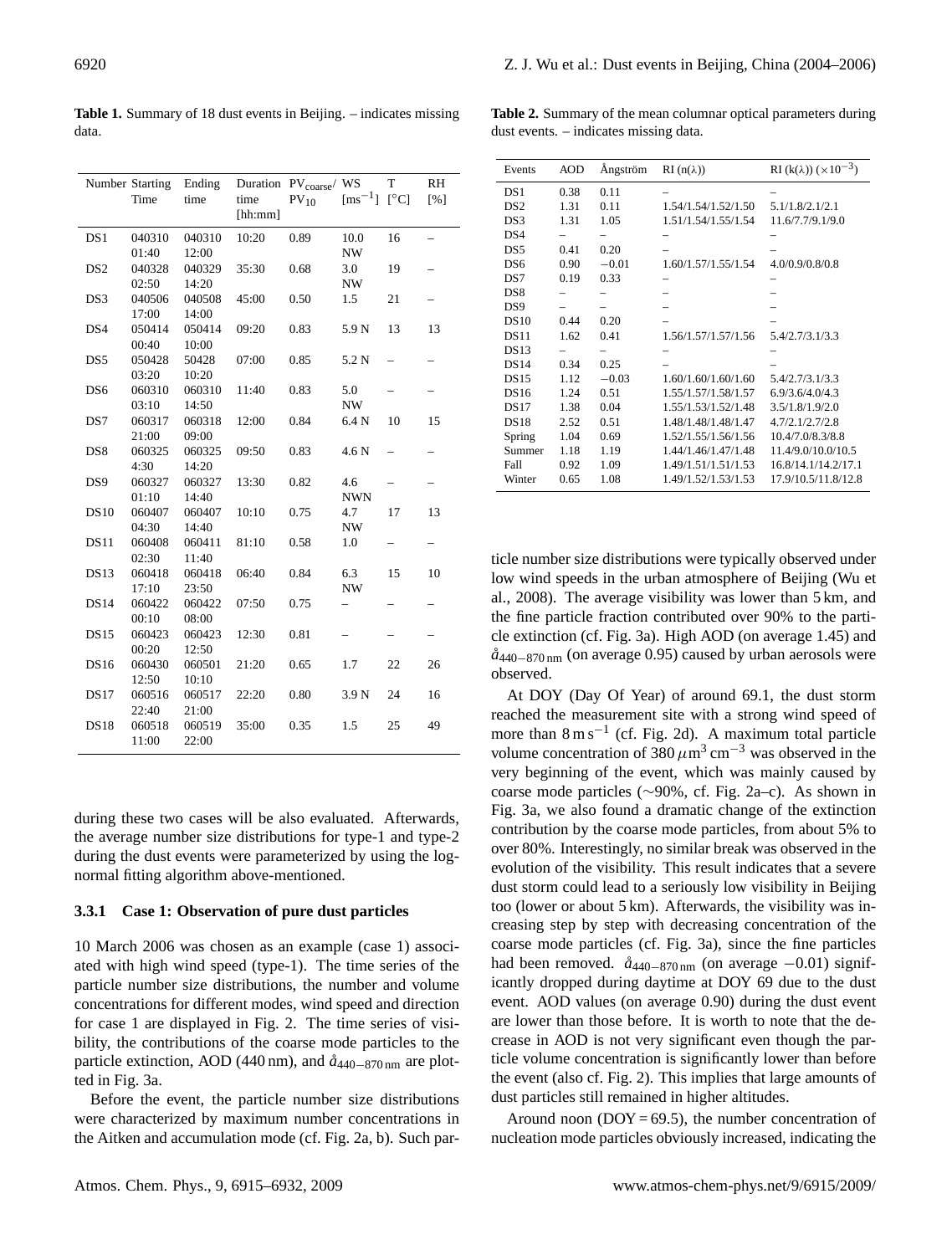

Fig. 2. Time series of particle size distribution, number and volume concentration for different aerosol particles modes, wind speed, and  $\frac{967}{1000}$  direction for case 1. wind direction for case 1.



Fig. 3. Effects of dust events on visibility, the contribution of coarse mode particle to the extinction coefficient ("contribution"), Ångström exponent  $(\alpha(440–870 \text{ nm}))$ , and AOD (440 nm) for case 1 and case 2.

987 the extinction coefficient ("contribution"), Ångström exponent (α(440−870 nm)), and the dust events observed in Beijing are associated with cold an develon behind a cold front. This reads to dry and pristine atmospheric conditions, which favors new particle formation. New particle formation after or during dust events of new particle formation after dust events has been observed by Lee and Cho (2007) in South Korea. occurrence of new particle formation and growth. Usually, air advection behind a cold front. This leads to dry and priswas observed for all cases in type-1. The same phenomenon

The 2-day backward trajectories arriving at Beijing and the height above ground level (AGL) of the air parcels along the trajectories for case 1 are shown in Fig. 4. Back trajectories were calculated using the NOAA "HYSPLIT-4" trajectory model (Draxier and Hess, 1998). Before the event, the backward trajectories (1) and (2) are characterized by a short length, meaning slow movement of the air parcels. In Beijing, the transport speed of an air mass was found to play an essential role on the particle mass concentrations observed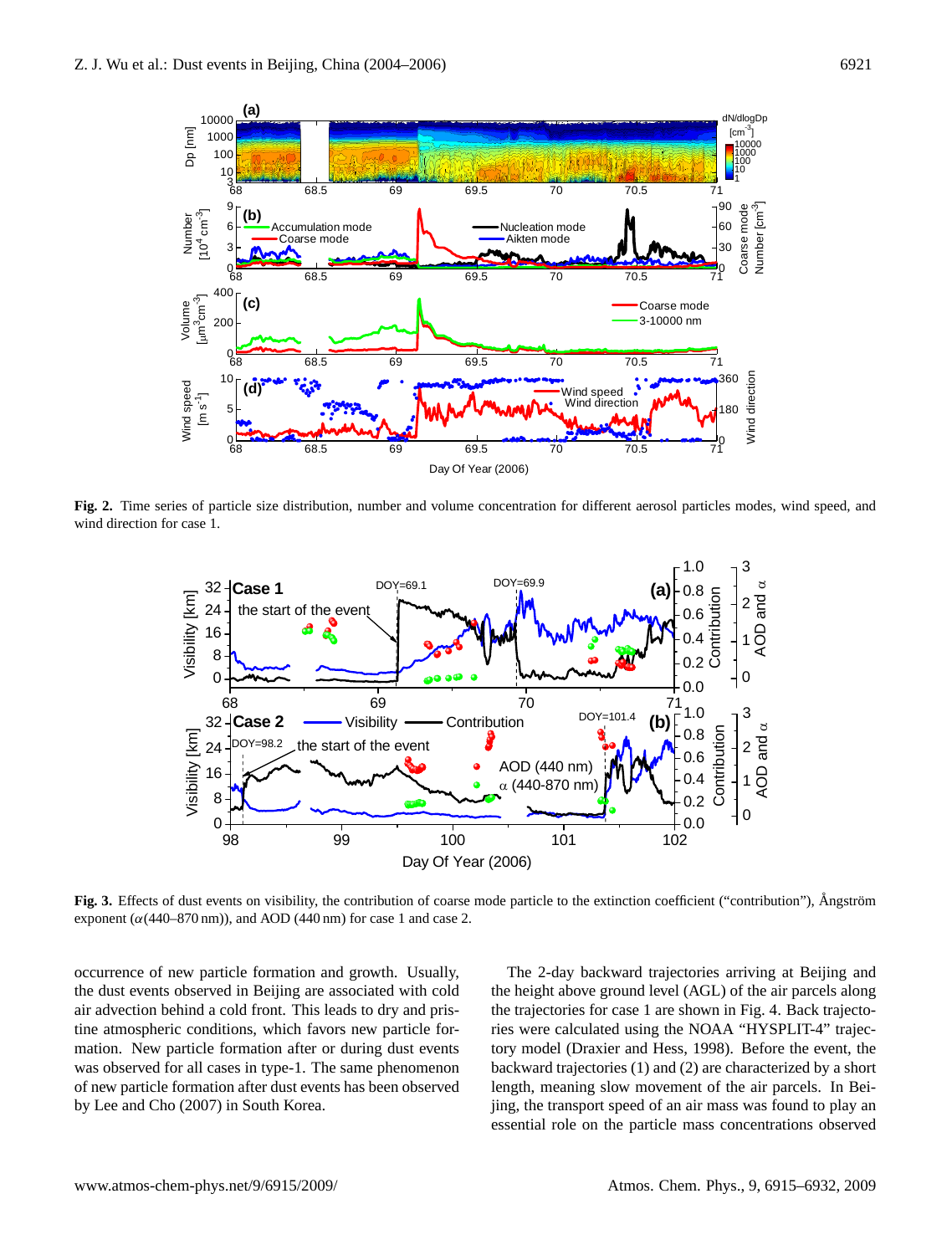

ground level  $(AGL)$  (b) for case 1. Circles indicate 24 h-intervals. **Fig. 4.** The 2-day backward trajectories **(a)** and their height above

in the urban area (Wehner, et al., 2008). Slow-moving air masses were shown to be associated with an effective accumulation of anthropogenic emissions. Also, it was evident that the air mass spent the last two days close to the surface (cf. Fig. 4b). This can explain the high concentrations of the accumulation and Aitken mode particles observed before the dust event. The back trajectory (3) shows the pathway of the air parcels arriving at the PKU site at the time when the event started. The air mass passed over Mongolia and Inner Mongolia (China), which are recognized as the major source regions of Asian dust.

To fully understand the source regions for case 1, the TOMS AI images over eastern Asia were utilized. The AI images for 8, 9, 10, and 11 March 2006 are shown in Fig. 5. Global studies have shown that the typical AI values over major dust sources retrieved from TOMS are within the range from 0.5 to 3.0 (Prospero et al., 2002; Washington et al., 2003). Dey et al. (2004) reported that higher AI values (>3.7) over the Indo-Gangetic basin, India were observed during dust storm events. The AI on 9 March 2006 ranged from 1.0 to 4.0, indicating the spreading of the dust in the atmosphere. On 10 March, the dust spreads over the North China Plain and the northeastern part of China, and Korea. Afterwards, the dust was transported to Japan on 11 March. Considering the image on 8 March 2006 and the back trajectory (3) shown in Fig. 4, it is confirmed that the dust observed in Beijing on 10 March 2006 originated from the desert areas in Mongolia and Inner Mongolia (China).



**Fig. 5.** Total Ozone Mapping Spectrometer (TOMS) aerosol index images showing the source and progressive movement of the dust particles during the dust storm events. **(a)** 20060308, **(b)** 20060309, **(c)** 20060310, **(d)** 20060311.

## **3.3.2 Case 2: Superposition of dust particles and urban aerosols**

Case 2 was chosen as a typical dust event with a low wind speed, which occurred on 8 April and ended on 11 April 2006. Similar patterns of the particle number size distributions were observed for other cases (DS2, DS3, DS16 and DS18) of Type-2. Figure 6 shows the temporal evolution of the particle number size distribution, the number and volume concentrations for the size-separated particles, and the wind speed and direction for case 2. The evolution of the visibility, the contribution of the coarse mode particles to the particle extinction, AOD (440 nm), and *a˚*440−870 nm are plotted in Fig. 3b. The AERONET data are not available at DOY 98 due to the cloud contaminations.

same time, the number concentrations of the Aitken mode At the beginning of the event, the particle number concentration in the coarse mode rose to  $30 \text{ cm}^{-3}$  within 2 h. At the and accumulation mode particles decreased with the increasing wind speed (cf. Fig. 6b and c), but still kept at a high level (around  $1 \times 10^4$  cm<sup>-3</sup>). From Fig. 3b, we can see a decrease in visibility with increasing concentration of coarse mode particles. The extinction contribution of the coarse mode particles is around 50%, indicating that the coarse mode particles lead to decreasing visibility together with the fine mode particles ( $<1 \mu$ m).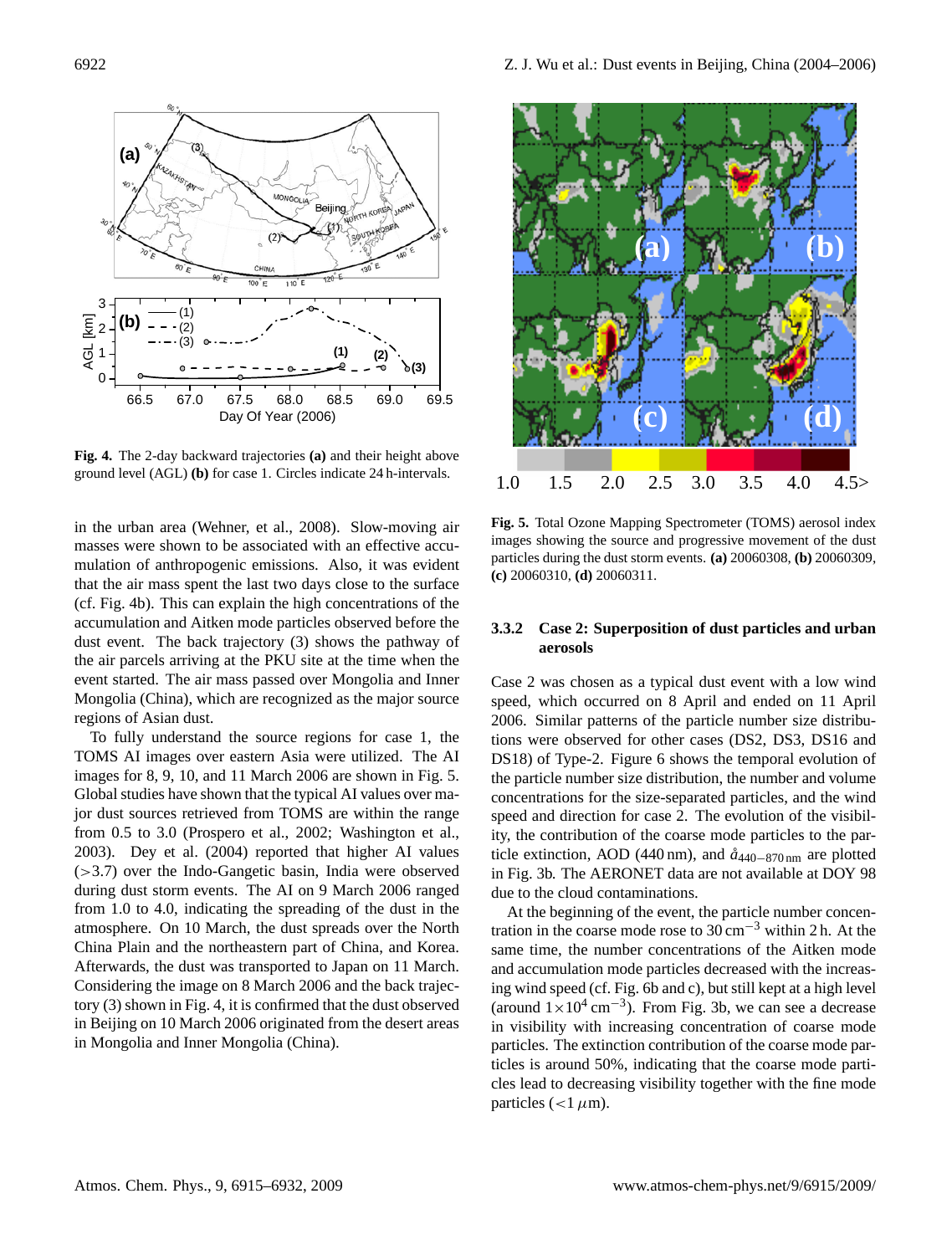

Fig. 6. Time series of particle size distribution, number and volume concentration for different aerosol particle modes, wind speed, and wind direction for case 2.  $\frac{1}{2}$ direction for case 2.

Afterwards, the particle concentration kept nearly constant for one and a half day (cf. Fig. 6b-c). The total par- $200 \mu m^3$  cm<sup>-3</sup> most of the time. During the event, higher 1053 *a˚*440−870 nm (on average 0.41) and AOD (on average 1.62) 1. The former can be ascribed to the lower fraction of coarse mode particles. The latter is due to the superposition of dust event was less than 5 km (cf. Fig. 3b). On 11 April (DOY 101.4), the increase in wind speed resulted in a rapid deincrease in particle number concentration due to nucleation and growth. ticle volume concentrations were in the range from 150 to were observed in contrast to those during the event in case particles and urban aerosols. The visibility during the whole crease in the particle volume concentration followed by an

The 2-day back trajectories at 500 and 1500 m for case 2 are shown in Fig. 7. The back trajectory (1) was initialized at the starting time of the event. Similar to case 1, the air mass passed over Mongolia and Inner Mongolia before arriving in<br>Deiling The hard trainateries (2) (4) display the nathway of Beijing. The back trajectories (2)–(4) display the pathway of air masses during the dust event at different times. The trajectories at 500 m (cf. 2a, 3a, and 4a in Fig. 7) with a short length arrived at the PKU site from easterly directions (cf.  $\frac{1}{2}$  and  $\frac{1}{2}$  and  $\frac{1}{2}$  and  $\frac{1}{2}$  and  $\frac{1}{2}$  and  $\frac{1}{2}$  and  $\frac{1}{2}$  and  $\frac{1}{2}$  and  $\frac{1}{2}$  and  $\frac{1}{2}$  and  $\frac{1}{2}$  and  $\frac{1}{$ Fig. 7a) and spent most of their traveling time close to the surface (cf. Fig. 7b), i.e. over regions influenced by anthropogenic emissions east of Beijing. As afore-mentioned, such air masses are typically connected with high particle mass an masses are typicarly connected with high particle mass<br>concentrations in Beijing. It is worth noticing that the directions of the back trajectories at 1500 m (cf. 2b, 3b, and 4b in Fig. 7) were different to those at 500 m. These back trajectories display the pathway of the air parcels above the



at different times. The tra-<br>ground level  $(AGL)$  (b) for case 2 arriving at 500- and 1500-m at **Fig. 7.** The 2-day backward trajectories **(a)** and their height above the measurement site. Circles indicate 24 h-intervals.

boundary layer where the dust was possibly lifted by convection and transported into the urban atmosphere of Beijing.

The AI images over East Asia for 6, 8, 9, and 10 April 2006 are shown in Fig. 8. The AI image for 6 April indicates areas from where the dust particles originated. The dust particles spread over Beijing on 7 April. At around 04:30 on 7 April, a dust event (DS10) with a short duration time was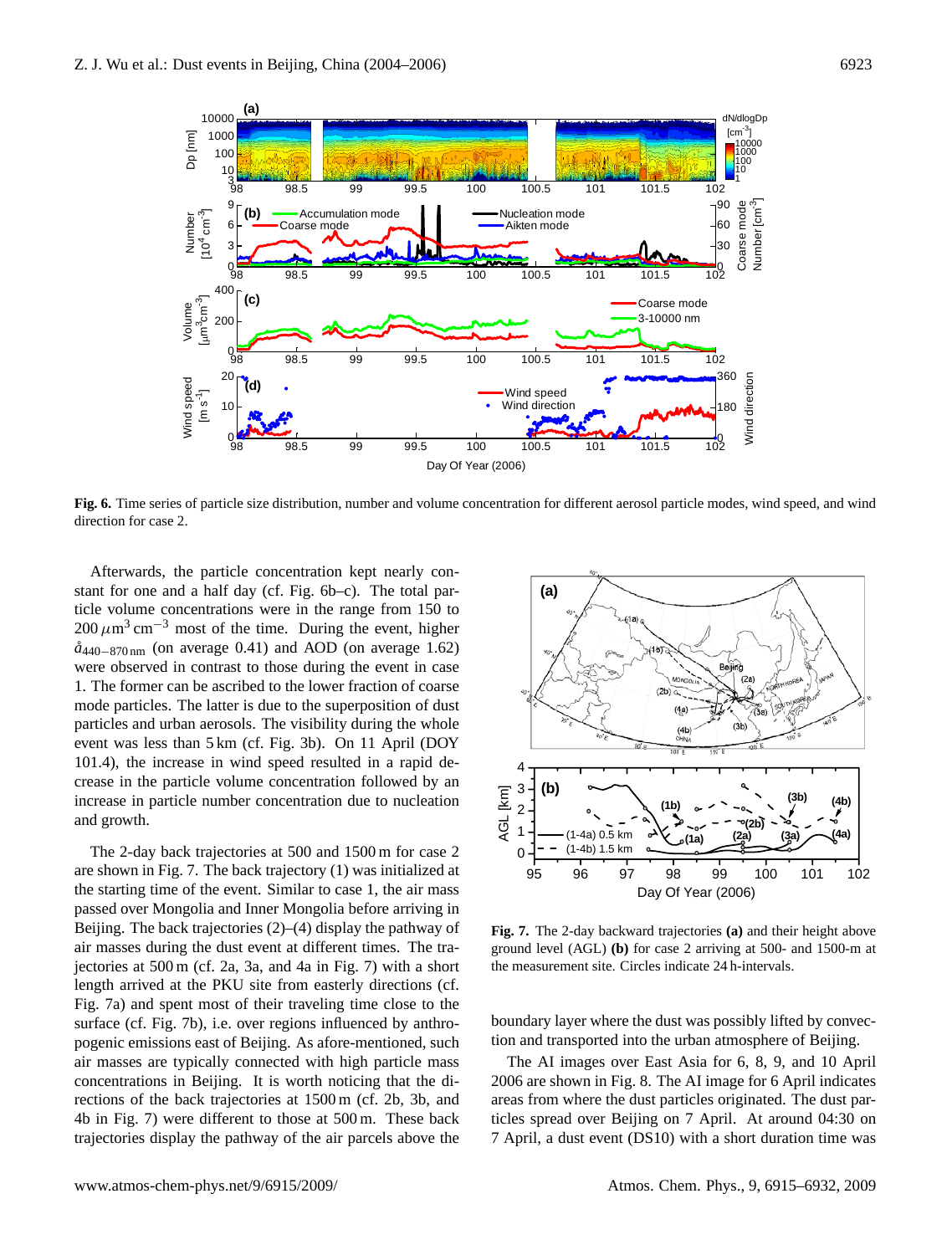

**Fig. 8.** Total Ozone Mapping Spectrometer (TOMS) aerosol index images showing the source and progressive movement of the dust particles during the dust storm events. **(a)** 20060406, **(b)** 20060408, **(c)** 20060409, **(d)** 20060410.

observed in Beijing, and has been categorized into type-1. The event observed on 8 April was most likely the continuation of the event occurred on 7 April. It can be seen from Fig. 8 that the high AI values  $(>2.0)$  over Inner Mongolia and Xinjiang Uygur Autonomous Region were found on two consecutive days (9 and 10 April 2006). It seems like that dust particles were produced continuously at these areas. This pattern is quite different from that for type-1. The AI values over Beijing were in the range of 1.5–2.0 during these two days, indicating high dust loadings in the atmosphere.

# **3.3.3 General characteristics of type-1 and type-2 dust events**

In order to gain insight of the general characteristics of the two types of dust events, i.e., type-1 and type-2, hourly mean number and volume size distributions were averaged over all cases of the two types at different times before and after the start of the dust event. The averaged particle number size distributions were parameterized by using the multi log-normal distribution function, as described in Sect. 2.4. The fitting parameters are listed in Table 3.

Figure 9a and c display the particle number and volume size distributions averaged at two hours before the start of the event and the first and the eighth hour after the start of the event for all the cases in type-1. The particle number size distributions can be categorized as three specific ones, representing three different processes of dust events. Two hours

before the dust events, we observed typically urban aerosol size distributions representing a heavy polluted situation, i.e. a high number concentrations of Aitken mode and accumulation mode particles, as afore-mentioned (also cf. Fig. 2). The mode-fitting results show that GMDs for Aitken and accumulation mode are 70 and 214 nm. The second process, which happened during the first hour of the dust events, was the transport-out of the anthropogenic aerosol and the import of dust particles. Typically, the highest concentrations of dust particles were observed in the very beginning of the event (cf. Fig. 2b–c). The GMD of the coarse mode particles was around  $1.0 \mu m$  without significant changes during dust events. The third process is new particle formation and growth, which causes an enhancement of the nucleation mode particle concentrations. From table 3, one can see that the GMD of the nucleation mode decreased to 6 nm eight hours after the start of the event.

The particle number and volume size distributions averaged over two hours before the start of the event and the first and the twelfth forward hour after the start of the event for all cases in type-2 are shown in the right panel of Fig. 9. The average particle number size distribution of type-2 before the start of the event, which is similar to type-1, was characterized by polluted urban aerosols. In contrast to type-1, urban aerosols (Aitken and accumulation mode particles) were not transported out sufficiently because of the relatively low wind in the first hour after the start of the event. At the twelfth hour after the start of the event, the concentrations of the particles below 100 nm decreased accompanied by increasing accumulation mode particle concentrations compared to the beginning of the events. This may be caused by coagulation of small particles onto the bigger particles and condensational growth of small particles into accumulation mode size range under stable weather conditions. Meanwhile, the concentration of coarse mode particles reached its maximum. This resulted in mixing of dust particles and urban aerosols. The GMDs of the coarse mode particles for type-2 was around  $1.3 \mu$ m.

As shown in Fig. 9b and d, both maxima of particle volume concentrations for type-1and type-2 after the start of the event appeared are around  $3 \mu$ m. Compared with type-1, the contribution of accumulation mode particles to the particle volume concentration was much larger. This suggests that if we performed the bulk sampling (e.g.,  $PM_{10}$  filter measurements) during dust events for chemical analysis, the chemical composition for type-1 and type-2 would be different. Guo et al. (2004) analyzed elements of the total suspended particles (TSP, diameter  $\langle 100 \mu m \rangle$  before, during, and after dust storm events occurred in the spring of 2001–2002 in Beijing. In comparison with elements in Inner Mongolia loess and Minqin dust, they found that if urban aerosols were effectively cleared out by strong wind, the TSP sampled during the dust event contained high fractions of purely crustal elements. This situation might be corresponding to type-1 in our study. They also analyzed a weak dust event and found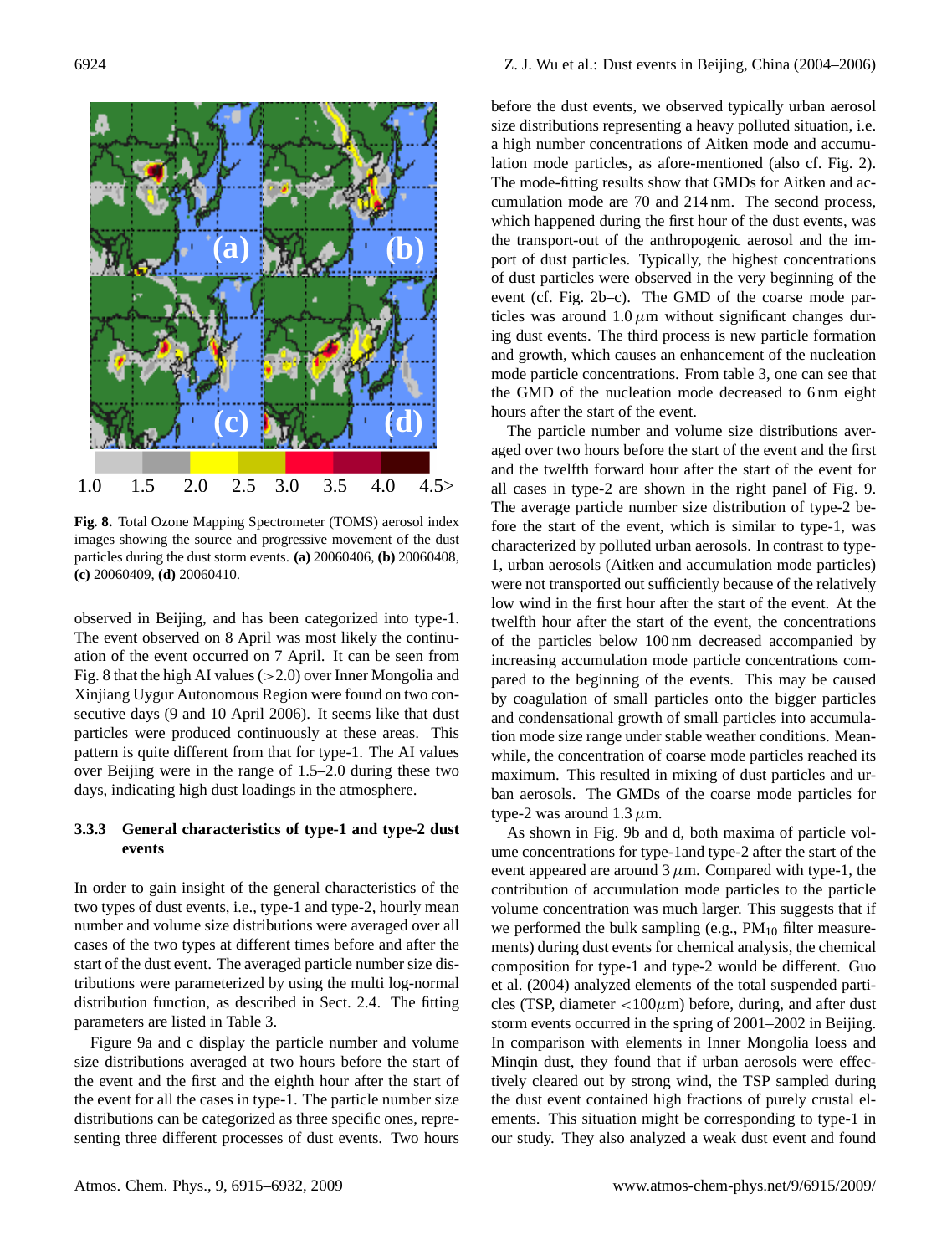

Fig. 9. Average number and volume size distributions for all type-1 and type-2 dust events in Beijing at different stages of the events.

Table 3. Parameters of log-normal mode fitting.

|                        | Type-1         | Type-2         |                |                |        |                |                |                |                |                 |
|------------------------|----------------|----------------|----------------|----------------|--------|----------------|----------------|----------------|----------------|-----------------|
|                        | B <sub>2</sub> | 1 <sub>h</sub> | 2 <sub>h</sub> | 3 <sub>h</sub> | 8h     | B <sub>2</sub> | 1 <sub>h</sub> | 2 <sub>h</sub> | 3 <sub>h</sub> | 12 <sub>h</sub> |
| $\overline{Dp_1}$      | 17             | 7              | 9              | 8              | 6      | 16             | 10             | 12             | 11             | 11              |
| $\sigma_1$             | 2.0            | 2.0            | 1.8            | 1.8            | 1.7    | 1.9            | 1.8            | 2.0            | 2.0            | 1.8             |
|                        | 6455           | 3131           | 6446           | 6927           | 22 184 | 5829           | 5364           | 4018           | 4197           | 2307            |
| $\frac{N_{t,1}}{Dp_2}$ | 70             | 34             | 34             | 32             | 25     | 39             | 44             | 47             | 49             | 46              |
| $\sigma_2$             | 1.8            | 2.0            | 1.9            | 1.8            | 1.9    | 1.8            | 2.0            | 2.0            | 2.0            | 2.1             |
| $N_{t,2}$              | 13749          | 2189           | 2223           | 2109           | 6363   | 8960           | 10159          | 10 20 5        | 10868          | 8066            |
| $\overline{Dp_3}$      | 214            | 151            | 142            | 132            | 129    | 162            | 164            | 178            | 189            | 170             |
| $\sigma_3$             | 1.6            | 2.0            | 1.9            | 1.9            | 1.9    | 1.8            | 1.9            | 1.8            | 1.7            | 1.8             |
| $N_{t,3}$              | 5093           | 843            | 784            | 771            | 894    | 3938           | 2843           | 3005           | 2883           | 4192            |
| $\overline{Dp_4}$      | 1629           | 1032           | 1050           | 1071           | 1174   | 1424           | 1305           | 1298           | 1298           | 1298            |
| $\sigma_4$             | 1.5            | 1.7            | 1.7            | 1.7            | 1.6    | 1.6            | 1.6            | 1.6            | 1.6            | 1.6             |
| $N_{t,4}$              | 5.2            | 89             | 57             | 34             | 12     | 7              | 32             | 32             | 31             | 31              |

in the case of superposition of urban pollutants and arrival of dust particles, that elements (Cu, Zn, and S) involved in TSP were more derived from anthropogenic pollution. This case may correspond to type-2 in our study.

Dust particles are considered to represent an important reactive surface for heterogeneous reactions, for example, reactions of  $SO_2$ ,  $N_2O_5$ ,  $O_3$ , and  $HO_2$  radicals with mineral dust particles (Dentener et al., 1996). In the present study, the surface area concentrations of the coarse mode particles during the events were calculated and considered as an index

for reactive surface of dust particles. The mean surface area<br>concentration of coarse mode particles during dust event for for reactive surface of dust particles. The mean surface area type-1 was  $230 \pm 180 \,\mu m^2 \text{ cm}^{-3}$ , which is four times larger than the mean value  $(56\pm60 \,\mu m^2 \text{ cm}^{-3})$  derived by averaging over the three-year dataset (2004–2006) at the PKU site in Beijing. This value suggests that the dust particles may provide effective surface for heterogeneous reactions during the dust events in the urban atmosphere. The mean surface area concentration of the coarse mode particles during the event was  $260\pm91 \mu m^2 cm^{-3}$  for type-2, which is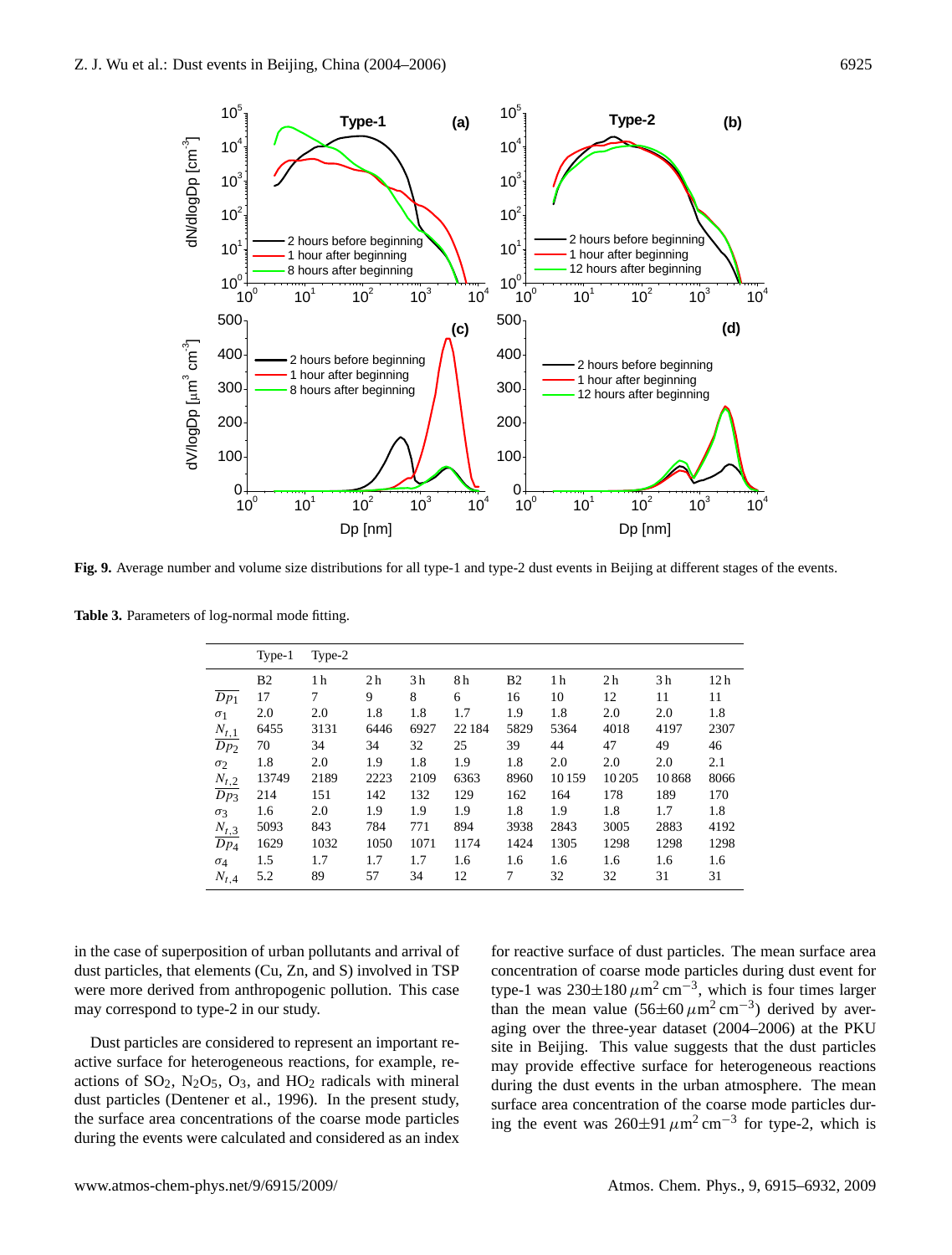

**Fig. 10.** Time series of daily AOD (440 nm), Ångström exponent ( $\hat{a}_{440-870 \, nm}$ ), and extinction coefficient ( $\sigma_{ep}$ ) during the spring 2004 (a), 2005 **(b)**, and 2006 **(c)**. AERONET data for DS4, DS8, DS9, and DS18 are not available.

 $\frac{1}{100}$  do the formulations were expected to be higher than those of umn concentration of coars type-1 due to the low wind speeds. Moreover, the dust parhigh level for a much longer time than the events in type-1, as shown in Table 1. This fact hay lead to a shortger interaction between dust particles and urban pollutants for type-2 events. comparable to that of type-1. However, the gaseous polluticle concentrations during the events in type-2 maintained a as shown in Table 1. This fact may lead to a stronger inter-

## 3.4 Comparisons between ground-based measurements  $\overline{a}$ **and column integrated observations**

#### **3.4.1 Columnar optical parameters**

Time series of daily averaged AOD and *a˚*440−870 nm over Beijing, and mean extinction coefficient ( $\sigma_{ep}$ ) during daytime derived from averaging the time period between 08:00 and 17:00 (local time) in the spring seasons of 2004–2006 are shown in Fig. 10. The dust events have been marked in the figure. From Fig. 10, we can see that the variation pattern of the calculated extinction coefficient is similar to that of AOD.

The Angström exponent characterizes the spectral features of the aerosol and it relates to the size of the particles (Shifrin, 1995). Low values of Ångström exponent indicate a relatively high ratio of large particles to small particles. As shown in Fig. 10, during the dust events, notable low values of *a˚*440−870 nm were found. This is attributed to the high column concentration of coarse mode particles due to the heavy dust loading. This phenomenon was also reported by other researchers, e.g., Kim et al. (2004), Ogunjobi et al. (2004), and Kim et al. (2008).

42 AOD values in Beijing started in the very early morning (cf. Ogunjobi et al. (2004) showed that dust days were associated with relatively higher AOD values than non-dust event days at Kwangju in South Korea. The similar phenomenon was also observed in Indo-Gangetic (IG) plains, Indian (Prasad and Singh, 2007). Unexpectedly, daily averaged AOD values in Beijing for some events were quite low, e.g., DS1, DS5, DS7 etc. It is worth noticing that the AOD values are available during daytime only. As shown in Figs. 1 and 10, those dust events with low daily averaged Table 1) followed by a rapid decrease of dust particles. Moreover, fine particles were effectively removed by strong winds. Therefore, the total particle volume concentration reached a low level during daytime. This may lead to very low AOD column values compared to urban pollution situations. For those events with high concentrations of dust particles during daytime, for example DS2, DS3, DS11, and DS17, higher AOD values were found (cf. Fig. 10). The maximum of AOD values with 3.65 is observed on 17 April 2006 ( $DOY = 107$ ) where a severe dust storm event has been observed.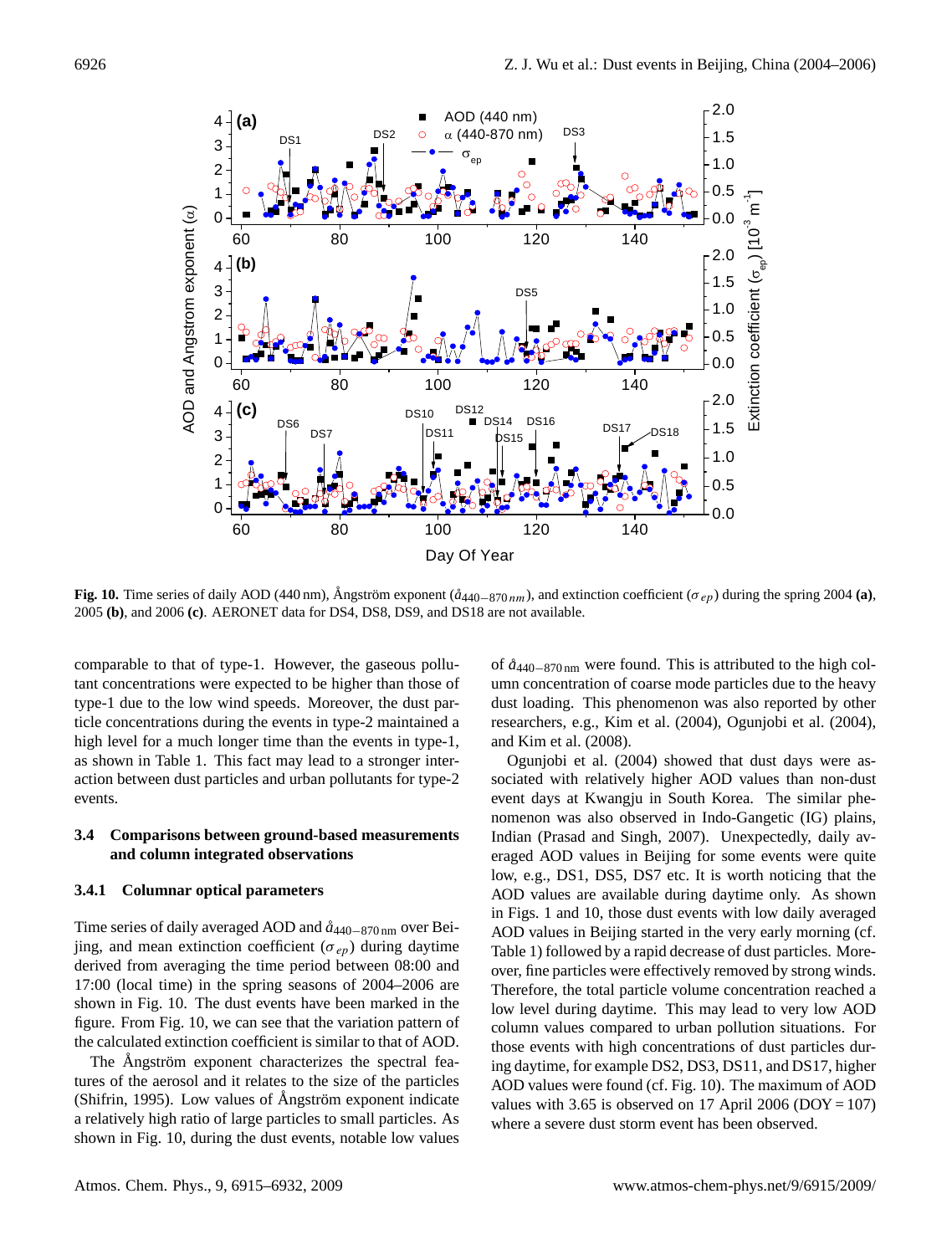



1138 Figure 11: Summary of the Angström exponent and AOD for type-1 and AOD for type-1 and type-2 dust events, and heavy pollution periods. Fig. 11. Summary of the Ångström exponent and AOD for type-1

Figure 11 presents the box plots of AOD and *a˚*440−870 nm for type-1, type-2, and heavy polluted periods. Here, the threshold for identifying heavy pollution periods is the upper 95 percent of hourly mean particle volume concentration  $(173 \mu m^3 \text{ cm}^{-3})$  during the springs of 2004–2006 computed<br>often avaliding the dust system. This masne that the times after excluding the dust events. This means that the times with a particle volume concentration larger than this threshold is considered as heavy pollution period, which represents the most serious pollution situation caused by anthropogenic aerosols in the springs in Beijing. During heavy polluted periods identified by using this method, a high Mie lidar extinction coefficient caused by spherical aerosols was observed. from coefficient caused by spherical aerosofs was observed.<br>This confirmed that heavy air pollution due to high concentration of anthropogenic aerosols was observed in Beijing (cf. Sugimoto et al., 2003, 2006).

As shown in Fig. 11, the mean  $\hat{a}_{440-870 \text{ nm}}$  for type-1 is  $0.18\pm0.13$  (average  $\pm$  standard deviation), which was lower than that for type-2 with  $0.63\pm0.40$ . The reason is the higher contribution of submicron particles in type-2 compared with type-1. Additionally, *a˚*440−870 nm in both dust event types was lower than those during heavy periods with an average of 1.03±0.31. The average values of AOD for type-1, type-2, and heavy polluted periods were  $0.36\pm0.23$ ,  $1.51\pm0.59$ , and 1.67±0.79, respectively. AOD values for type-2 are comparable with those for heavy periods, and significantly higher than those for type-1. This indicates that the superposition of dust particles and anthropogenic aerosols can result in much

 $\frac{1}{2}$  Figure 11: Summary of the Angles and Angles  $\frac{1}{2}$  from the angles  $\frac{1}{2}$  from  $\frac{1}{2}$  and type-2 and type-2 1139 events, and heavy **Fig. 12.** Summary of real and imaginary parts of refractive index dust events, and heavy pollution periods.

higher AOD than pure dust particles in the urban atmosphere of Beijing.

Figure 12 shows the statistical summary of the refractive index (real part:  $n(\lambda)$  and imaginary part:  $k(\lambda)$ ) at the wavelength of 441, 675, 870, and 1020 nm for type-1, type-2, and heavy pollution periods. Typically, the higher  $n(\lambda)$  and lower  $k(\lambda)$  during dust events are observed compared to non-dust days (Dey et al., 2004; Prasad and Singh, 2007). This is consistent with our observations, as showed in Fig. 12. The mean  $n(\lambda)$  values for type-1 and type-2 are significantly higher than those for heavy pollution periods. An inverse pattern is observed for  $k(\lambda)$  (Fig. 12b). In contrast to type-1, the lower  $n(\lambda)$  and higher  $k(\lambda)$  are found for type-2 due to the higher contribution of urban aerosols in type-2.

## **3.4.2 Retrieved and measured particle volume size distributions**

distributions retrieved from AERONET [\(http://aeronet.gsfc.](http://aeronet.gsfc.nasa.gov/) In this section, we will compare the particle volume size [nasa.gov/\)](http://aeronet.gsfc.nasa.gov/) and those calculated from TDMPS measurements. This provides insight into differences between ground-based and column integrated particle volume size distributions. Due to the different units, both particle volume size distributions derived from AERONET and TDMPS measurements were normalized. Since the size bins of the AERONET and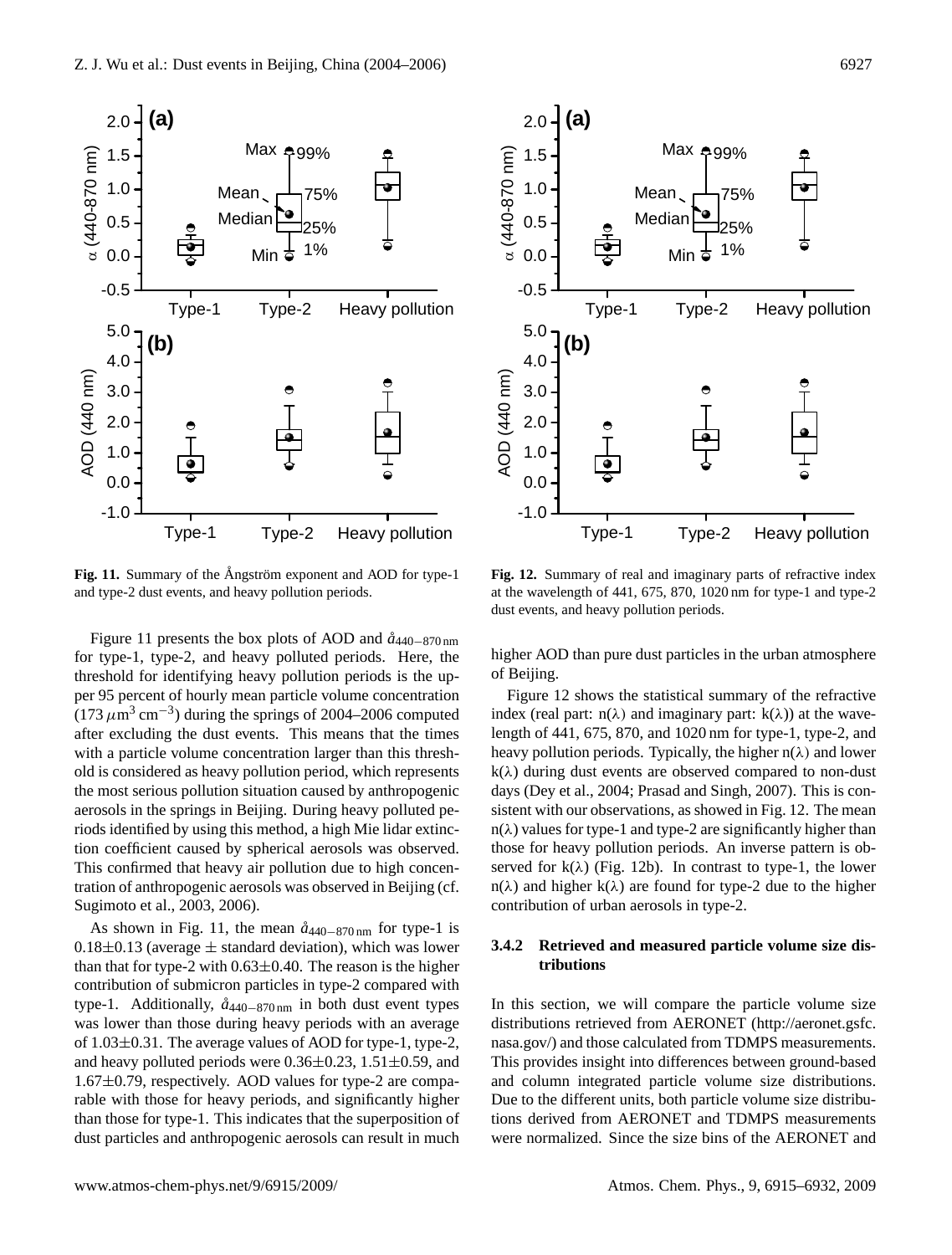

rived from AERONET and from TDMPS measurements for type-1<br>and type-2 dust events.  $17171 \text{ Fig. 14}$ **Fig. 13.** Average normalized particle volume size distribution deand type-2 dust events.

size distributions of TDMPS were interpolated to the size size distributions of TDMPS were interpolated to the size<br>bins of AERONET ones. Afterwards, the volume size distributions derived from both methods were normalized by the butions derived from both methods were norm-<br>respective total particle volume concentrations.

The mean normalized particle volume size distributions derived from AERONET and from TDMPS for type-1 and type-2 are shown in Fig.  $13$ . The peak concentrations of coarse mode particles obtained from TDMPS for type-1 and type-2 centered at around  $3.0 \mu$ m, which was significantly smaller than the coarse mode peak diameters ( $\sim$ 4.5µm) smaller than the coarse mode peak diameters  $(\sim 4.5 \mu m)$ <br>retrieved from AERONET. The discrepancy may originate from the different accuracy of the methods to obtain the data between AERONET volume distributions and TDMPS ones. The expected accuracy of AERONET particle volume size distributions, which is 15–25% for dust particles larger than  $0.5 \mu m$  in radius (Dubovik and King, 2000; Dubovik et al., 2000), is lower than those of TDMPS and APS. Another possible reason is the vertical distributions of aerosol particles are not homogenous during dust events. Iwasaka et al. (2004) measured the particle vertical distributions using the balloon-borne measurements with an optical particle counter (OPC) at Dunhuang, China. They found that the particle size and concentration had noticeable peaks in super micron size range not only in the boundary mixing layer



TDMPS volume size distributions were different, the volume  $2004$ . (a) and type-2 (b) obtained from radiosoundings. Legend represents **Fig. 14.** The potential temperature profiles for dust events in type-1 the local time. For example, 04031008 means 08:00 on 10 March 2004.

but also in the free troposphere and Super-micron particle concentration largely decreased in the mid tropopause (from 5 to 10 km; above sea level). Because the AERONET volume distributions reflect the columnar integrated properties, the inhomogeneous vertical distributions may lead to the difference in columnar volume distributions and ground-based measurement.

In order to commit this, the radiosounding data (source.<br>University of Wyoming, [http://weather.uwyo.edu/upperair/\)](http://weather.uwyo.edu/upperair/) On the other hand, it was found that one peak of the fine particles in the TDMPS volume size distribution occurred at  $\sim$ 0.5 µm for type-2, which was not observed in the AERONET retrieval one (cf. Fig. 13b). This phenomenon was not found for type-1. The peak in the ground-based measurements was obviously caused by anthropogenic aerosols, being trapped within the very low boundary layer. As a result, the peak in the submicron size range could not be identified by the column integrated volume size distributions. In order to confirm this, the radiosounding data (Source: were used to analyze the stability of the boundary layer during the dust events. The vertical profiles of the potential temperature for type-1 and type-2 are displayed in Fig. 14. Comparing type-1 and type-2, it is obvious that the boundary layer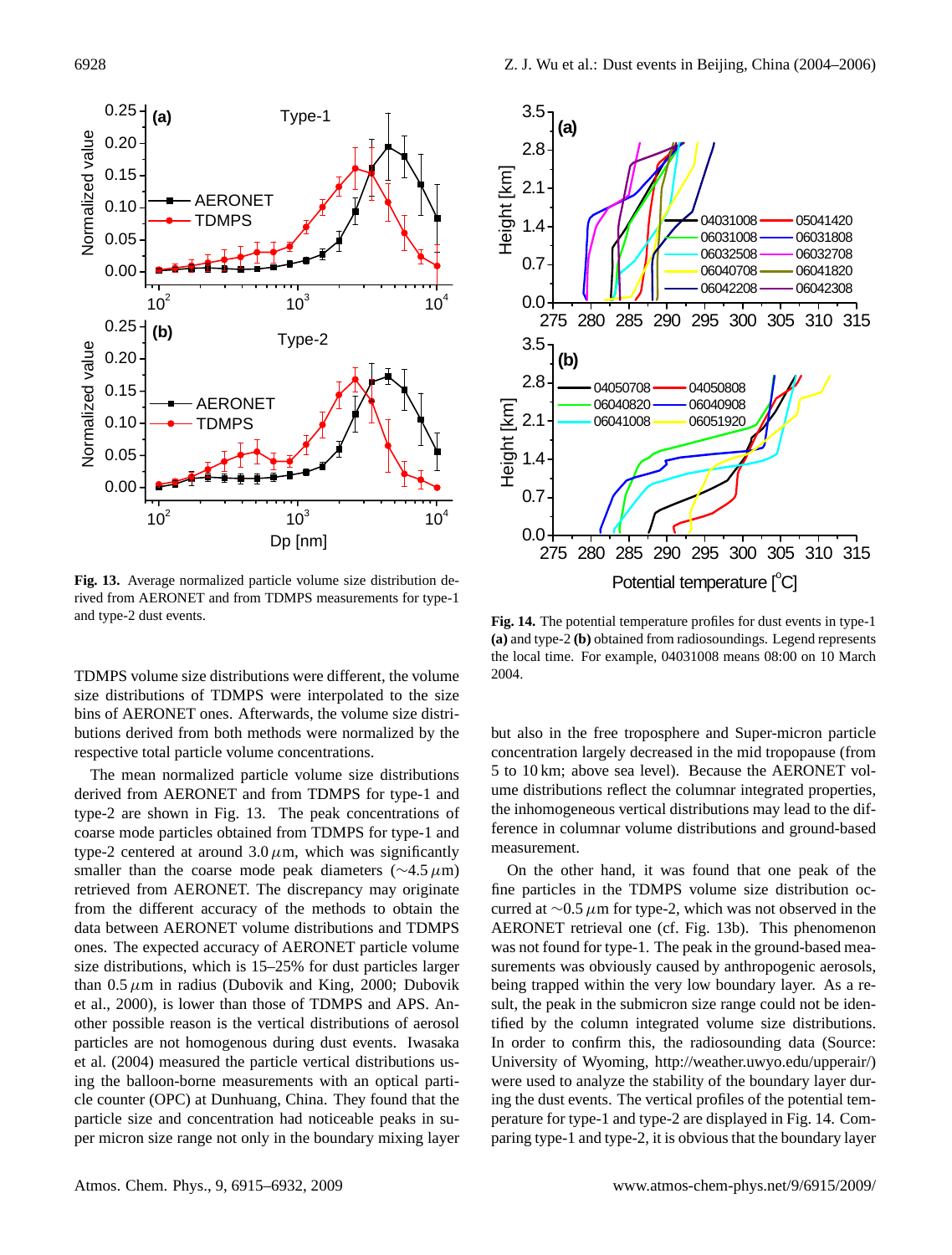during the events of type-2 was much more stable than that of type-1. Therefore, the vertical mixing during the events of type-1 was more intense, which is in good agreement with the comparisons of the volume size distributions.

## **4 Summary and conclusions**

The size distributions and optical properties of particles in the urban areas of Beijing, China during dust events in the springs of 2004–2006 were characterized based on threeyear continuous ground-based measurements of the particle number size distributions and AERONET sun/sky radiometer data. A total of 18 dust events were identified and further categorized as two different types (type-1 and type-2). The identification and categorization of the dust events was confirmed by AI images, columnar aerosol optical properties, and vertical potential temperature profiles.

Type-1 dust events were associated with unstable weather conditions. High wind speeds (on average,  $>4 \text{ m s}^{-1}$ ) lead to an effective removal of anthropogenic aerosols. As a result, the dust particles dominated the total particle volume concentration (3–10 000 nm) for over 70%. Low visibility (lower or about 5 km) was observed in the very beginning of the event for type-1 due to the high dust loading. The events in type-2 with a longer duration time and lower ratios of the coarse mode particle to the total particle volume concentration occurred under stable local weather conditions. During these events, the dust particles maintained a high concentration level for a relatively longer time compared to type-1. At the same time, stable meteorological conditions, favoring the accumulation of urban pollutants, led to a superposition of dust particles and anthropogenic aerosols. During the whole events in type-2, the visibility was kept very low. The extinction contribution by urban aerosols for type-2 was significantly larger than that of type-1. The differences in duration time, meteorological conditions, and particle size distributions between type-1 and type-2 may imply different interactions of dust particles and anthropogenic pollutants, urban air quality, and health impacts between them. The backward trajectories and AI images show that the dust observed in Beijing may originate from the desert areas in Mongolia, Inner Mongolia and Xinjiang Uygur Autonomous Region of China.

The mean Angström exponent for type-1 is  $0.18 \pm 0.13$ , which is lower than that for type-2 with  $0.63\pm0.40$ . This is consistent with the result that the ratios of small particles to larger particles for type-2 are larger than those for type-1. AOD values for type-2 are comparable with those for the heavy pollution periods, and significantly higher than those for type-1. This indicates that the superposition of dust particles and anthropogenic aerosols can result in much higher AOD than relatively purer dust particles in the urban atmosphere of Beijing.

In this study, a comparison between the particle volume size distributions retrieved from AERONET and those obtained by TDMPS measurements is performed to gain insight into the differences in the ground-based and column integrated measurements. The peak diameters of coarse mode particles from the ground-based measurement are smaller than those from AERONET retrieved ones. The peak in the submicron size range for type-2 caused by the urban aerosols was obvious in the ground-based measurement, but was not identified by the column integrated volume size distributions. In these cases, the urban aerosols might be trapped in the boundary layer near the ground, which was also confirmed by the analysis of the vertical stability using the radiosounding data.

*Acknowledgements.* This work was supported by the National Natural Science Foundation of China (20420130348), the National Basic Research Program (2002CB211605) and the "863" project (2006AA06A308), from Ministry of Science & Technology, China, Beijing Council of Science and technology (HB200504-2), and by the Deutsche Forschungsgemeinschaft (DFG, WI 14449/9-1). The authors would like to thank Xiaoyang Liu and Jietai Mao for providing meteorological data and D. Müller and M. Tesche for their constructive comments. We greatly acknowledge the Principal Investigators for their effort in establishing and maintaining the AERONET Beijing sites, National Aeronautics and Space Administration (NASA) MODIS Team for providing AI images, and National Oceanic and Atmospheric Administration Air Resources Laboratory (NOAA ARL) for HYSPLIT transport and dispersion model.

Edited by: W. Birmili

#### **References**

- Birmili, W., Wiedensohler, A., Heintzenberg, J., and Lehmann, K.: Atmospheric particle number size distribution in Central Europe: Statistical relations to air masses and meteorology, J. Geophys. Res., 106(D23), 32005–32018, 2001.
- Bohren, C. F. and Huffman, D. R.: Absorption and scattering of light by small particles, New York, USA, John Wiley & Sons, Inc., 1998.
- Boy, J. and Wilcke, W.: Tropical Andean forest derives calcium and magnesium from Saharan dust, Global Biogeochem. Cy., 22(1), GB1027, doi:10.1029/2007GB002960, 2008.
- Carrico, C. M., Bergin, M. H., Xu, J., Baumann, K., and Maring, H.: Urban aerosol radiative properties: measurements during the 1999 Atlanta Supersite Experiment, J. Geophys. Res., 108, D78422, doi:10.1029/2001JD001222, 2003.
- Chan, C. K. and Yao, X.: Air pollution in mega cities in China, Atmos. Environ., 42, 1–42, 2008.
- Cheng, Y. F., Heintzenberg, J., Wehner, B., Wu, Z. J., Su, H., Hu, M., and Mao, J. T.: Traffic restrictions in Beijing during the Sino-African Summit 2006: aerosol size distribution and visibility compared to long-term in situ observations, Atmos. Chem. Phys., 8, 7583–7594, 2008,

[http://www.atmos-chem-phys.net/8/7583/2008/.](http://www.atmos-chem-phys.net/8/7583/2008/)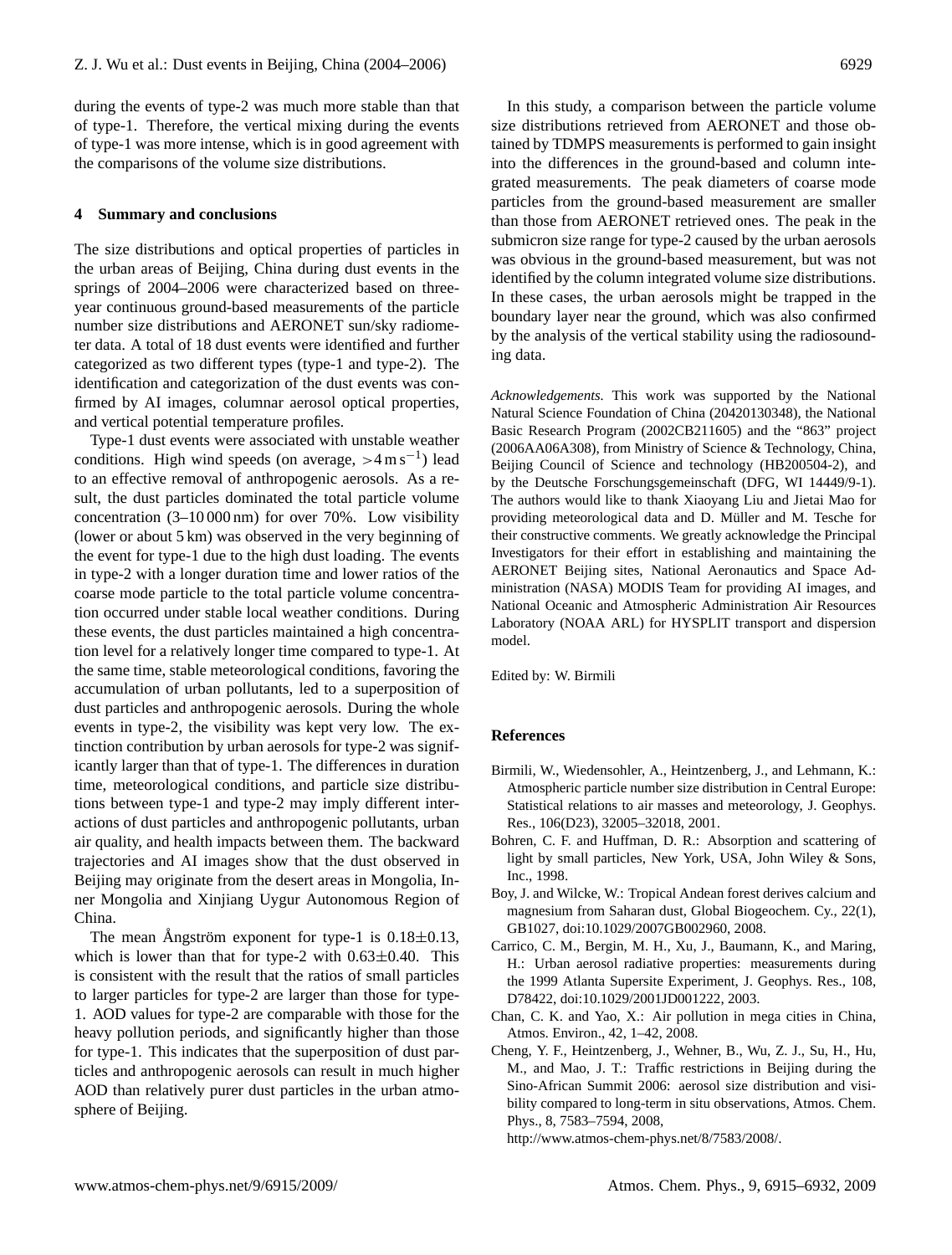- Dentener, F. J., Carmichael, G. R., Zhang, Y., Lelieveld J., and Crutzen, P. J.: Role of mineral aerosol as a reactive surface in the global troposphere, J. Geophys. Res., 101, 22869–22890, 1996.
- DeCarlo, P. F., Slowik, J. G., Worsnop, D. R., Davidovits, P., and Jimenez, J. L.: Particle morphology and density characterization by combined mobility and aerodynamic diameter measurements, Part 1: Theory, Aerosol Sci. Tech., 38(12), 1185–1205, 2004.
- Dey, S., Tripathi, S. N., and Singh, R. P.: Influence of dust stroms on the aerosol optical properties over the Indo-Gangetic basin, J. Geophys. Res., 109, D20211, doi:10.1029/2004JD004924, 2004.
- Draxier, R. R. and Hess, G. D.: An overview of the HYSPLIT<sub>-4</sub> modelling system for trajectories, dispersion and deposition, Aust. Meteorol. Mag., 47(4), 295–308, 1998
- Dubovik, O. and King, M. D.: A flexible inversion algorithm for retrieval of aerosol optical properties from Sun and sky radiance measurements, J. Geophys. Res., 105, 20673–20696, 20000.
- Dubovik, O., Smirnov, A., Holben, B. N., King, M. D., Kaufman, Y. J., Eck, T. F., and Slutsker, I.: Accuracy assessments of aerosol optical properties retrieved from Aerosol Robotic Network (AERONET) Sun and sky radiance measurements, J. Geophys. Res., 105, 9791–9806, 2000.
- Eck, T. F., Holben, B. N., Reid, J. S., Dubovik, O., Smirnov, A., O'Neill, N. T., Slutsker, I., and Kinne, S.: Wavelength dependence of the optical depth of biomass, urban, and dust aerosols, J. Geophys. Res., 104, 31333–31349, 1999.
- Eck, T. F., Holben, B. N., Ward, D. E., Dubovik, O., Reid, J. S., Smirnov, A., Mukelabai, M. M., Hsu, N. C., O'Neill, N. T., and Slutsker, I.: Characterization of the optical properties of biomass burning aerosols in Zambia during the 1997 ZIBBEE field campaign, J. Geophys. Res., 106, 3425–3448, 2001.
- Fröhlich, C. and Shaw, G. E.: New determination of Rayleigh scattering in the terrestrial atmosphere, Appl. Opt., 19(11), 1773– 1775, 1980.
- Gao Y., Arimoto, R., Duce, R. A., Zhang, X. Y., Zhang, G. Y., An, Z. S., Chen, L. Q., Zhou, M. Y., and Gu, D. Y.: Temporal and spatial distributions of dust and its deposition to the China Sea, Tellus B., 49(2), 172–189, 1997.
- Gong, S. L. and Zhang, X. Y.: CUACE/Dust an integrated system of observation and modeling systems for operational dust forecasting in Asia, Atmos. Chem. Phys., 8, 2333–2340, 2008, [http://www.atmos-chem-phys.net/8/2333/2008/.](http://www.atmos-chem-phys.net/8/2333/2008/)
- Griffin, D. W. and Kellogg, C. A.: Dust storms and their impact on ocean and human health: Dust in Earth's atmosphere, EcoHealth, 1, 284–295, 2004.
- Griffing, G. W.: Relations between the prevailing visibility, nephelometer scattering coefficient and sunphotometer turbidity coefficient, Atmos. Environ., 14, 577–584, 1980.
- Groblicki, P. J., Wolff, G. T., and Countess, R. J.: Visibilityreduction species in the Denver "Brown Cloud" - I. Relationships between extinction and chemical composition, Atmos. Environ., 12, 2437–2484, 1981.
- Guo, J., Rahn, K. A., and Zhuang, G. S.: A mechanism for the increase of pollution elements in dust storms in Beijing, Atmos. Environ., 38(6), 855–862, 2004.
- Han, L. H., Zhuang, G. S., Cheng, S. Y., and Li, J.: The mineral aerosol and its impact on urban pollution aerosols over Beijing, China, Atmos. Environ., 41(35), 7533–7546, 2007.
- Hänel, G.: Radiation budget of the boundary layer: Part II: Simultaneous measurement of mean solar volume absorption and ex-

tinction coefficients of particles, Contrib. Atmos. Phys., 60, 241– 247, 1987.

- Hasan, H. and Dzubay, T. G.: Apportioning light extinction coefficients to chemical species in atmospheric aerosol, Atmos. Environ., 17, 1573–1581, 1983.
- Hinds, W. C.: Aerosol Technology: Properties, Behaviror and Measurements of Airborne Particles, John Wiley & Sons, New York, USA, 49–50, 1982.
- Holben, B. N., Tanre, D., Smirnov, A., Eck, T. F., Slutsker, I., Abuhassan, N., Newcomb, W. W., Schafer, J. S., Chatenet, B., Lavenu, F., Kaufman, Y. J., Castle, J. V., Setzer, A., Markham, B., Clark, D., Frouin, R., Halthore, R., Karneti, A., O'Neil, N. T., Pietras, C., Pinker, R. T., Voss, K., and Zibordi, G.: An emerging ground-based aerosol climatology: aerosol optical depth from AERONET, J. Geophys. Res., 106(11), 12067–12097, 2001.
- Husar, R. B., Husar, J. D., and Martin, L.: Distribution of continental surface aerosol extinction based on visual range data, Atmos. Environ., 34, 5067–5078, 2000.
- Husar, R. B., Tratt, D. M., Schichtel, B. A., Falke, S. R., Li, F., Jaffe, D., Gasso, S., Gill, T., Laulainen, N. S., Lu, F., Reheis, M. C., Chun, Y., Westphal, D., Holben, B. N., Gueymard, C., McKendry, I., Kuring, N., Feldman, G. C., McClain, C., Frouin, R. J., Merrill, J., DuBois, D., Vignola, F., Murayama, T., Nickovic, S., Wilson, W. E,. Sassen, K., Sugimoto, N., and Malm, W. C.: Asian dust events of April 1998, J. Geophys. Res., 106(D16), 18317–18330, 2001.
- Hussein, T., Dal Maso, M., Petäjä, T., Koponen, I. K., Paatero, P., Aalto, P. P., Hämeri, K., and Kulmala, M.: Evaluation of an automatic algorithm for fitting the particle number size distributions, Boreal Env. Res., 10, 337–355, 2005.
- In, H.-J. and Park, S.-U.: A simulation of long-range transport of Yellow Sand observed in April 1998 in Korea, Atmos. Environ., 36(26), 4173–4187, 2002.
- Iwasaka, Y., Shi, G. Y., Kim, Y. S., Matsuki, A., Trochkine, D., Zhang, D., Yamada, M., Nagatani, T., Nagatani, M., Shen, Z., Shibata, T., and Nakata, H.: Pool of dust particles over the Asian continent: Balloon-borne optical particle counter and groundbased lidar measurements at Dunhuang, China, Environ. Monit. Assess., 92(1–3), 5–24, 2004.
- Jo, C. O., Lee, J. Y., Park, K. A., Kim, Y. H., and Kim, K. R.: Asian dust initiated early spring bloom in the northern East/Japan Sea, Geophys. Res. Lett., L05602, doi:10.1029/2006GL027395, 2007.
- Kent, G. S., Yue, G. K., Farrukh, U. O., and Deepak, A.: Modeling atmospheric aerosol backscatter at  $CO<sub>2</sub>$  laser wavelengths, 1. Aerosol properties, modeling techniques, and associated problems, Appl. Opt., 22, 1655–1665, 1983.
- Kim, J., Jung, C. H., Choi, B. C., Oh, S. N., Brechtel, F. J., Yoon, S. C., and Kim, S. W.: Number size distribution of atmospheric aerosols during ACE-Asia dust and precipitation events, Atmos. Environ., 41(23), 4841–4855, 2007.
- Kim, D. H., Sohn, B. J., Nakajima, T., Takamura, T., Takemura, T., Choi, B. C., and Yoon, S. C.: Aerosol optical properties over east Asia determined from ground-based sky radiation measurements, J. Geophys. Res., 109, D02209, doi:10.1029/2003JD003387, 2004.
- Kim, S. W., Yoon, S. C., and Kim, J.: Columnar Asian dust particle properties observed by sun/sky radiometers from 2000 to 2006 in Korea, Atmos. Environ., 42(3), 492–504, 2008.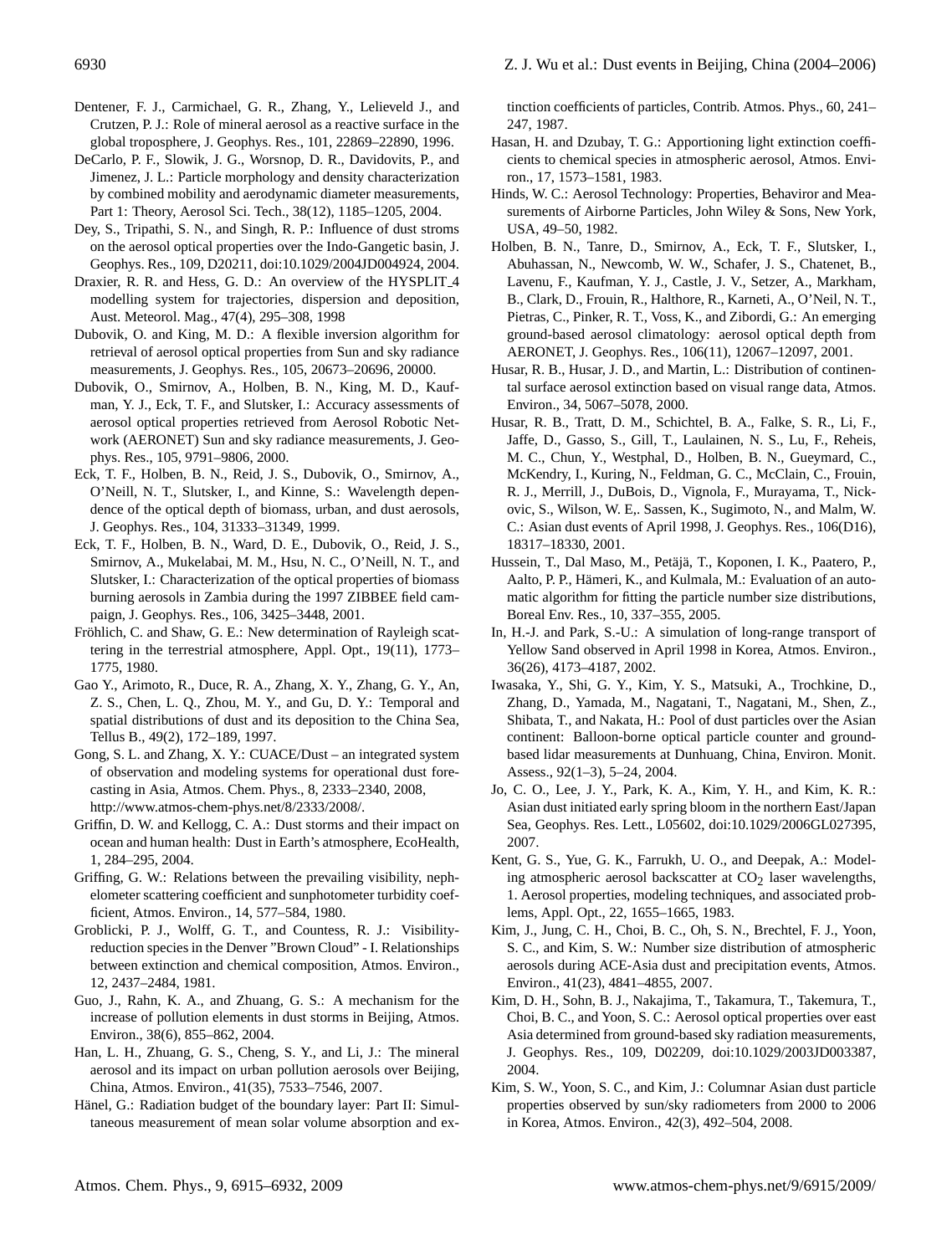- Kim, S. W., Yoon, S. C., Kim, J., and Kim, S. Y.: Seasonal and monthly variations of columnar aerosol optical properties over east Asia determined from multi-year MODIS, LIDAR, and AERONET Sun/sky radiometer measurements, Atmos. Environ., 41(8), 1634–1651, 2009.
- Kurosaki, Y., and Mikami, M.: Recent frequent dust events and their relation to surface wind in East Asia, Geophys. Res. Lett., 30(14), 1736, 2003.
- Lee, Y. G. and Cho, C. H.: Characteristics of Aerosol Size Distribution for a Severe Asian Dust Event Observed at Anmyeon, Korea in April 2006, J. Kor. Meteorol. Soc., 43(2), 87–96, 2007.
- Mahowald, N. M., Baker, A. R., Bergametti, G., Brooks, N., Duce, R. A., Jickells, T. D., Kubilay, N., Prospero, J. M., and Tegen, I.: Atmospheric global dust cycle and iron inputs to the ocean, Global Biogeochem. Cy., 19(4), GB4025, doi:10.1029/2004GB002402, 2005.
- Meier, J., Wehner, B., Massling, A., Birmili, W., Nowak, A., Gnauk, T., Brüggemann, E., Herrmann, H., Min, H., and Wiedensohler, A.: Hygroscopic growth of urban aerosol particles in Beijing (China) during wintertime: a comparison of three experimental methods, Atmos. Chem. Phys. Discuss., 9, 6889–6927, 2009, [http://www.atmos-chem-phys-discuss.net/9/6889/2009/.](http://www.atmos-chem-phys-discuss.net/9/6889/2009/)
- Meng, Z. Q. and Lu, B.: Dust events as a risk factor for daily hospitalization for respiratory and cardiovascular diseases in Minqin, China, Atmos. Environ., 41(33), 7048–7058, 2007.
- Ogunjobi, K. O., He, Z., Kim, K. W., and Kim, Y. J.: Aerosol optical depth during episodes of Asian dust storms and biomass burning at Kwangju, South Korea, Atmos. Environ., 38(9), 1313–1323, 2004.
- Okin, G. S., Mahowald, N., Chadwick, O. A., and Artaxo, P.: Impact of desert dust on the biogeochemistry of phosphorus in terrestrial ecosystems, Global Biogeochem. Cy., 18 (2), GB2005, doi:10.1029/2003GB002145, 2004.
- Park, S. U. and Kim, J. W.: Aerosol size distributions observed at the Seoul National University campus in Korea during the Asian dust and non-Asian dust periods, Atmos. Environ., 40(9), 1722– 1730, 2006.
- Park, S. U. and In, H. J.: Parameterization of dust emission for the simulation of the yellow sand (Asian dust) event observed in March 2002 in Korea, J. Geophys. Res., 108(D19), 4618, doi:10.1029/2003JD003484, 2003.
- Prasad, A. K. and Singh, R. P.: Changes in aerosol parameters during major dust storm events (2001–2005) over the Indo-Gangetic Plains using AERONET and MODIS data, J. Geophys. Res., 112, D09208, doi:10.1029/2006JD007778, 2007.
- Prospero, J. M., Ginoux, P., Torres, O., Nicholson, S. E., and Gill, T. E.: Environmental characterization of global sources of atmospheric soil dust identified with the Nimbus 7 Total ozone Mapping Spectrometer (TOMS) absorbing aerosol product, Rev. Geophys., 40(1), 1002, doi:10.1029/2000RG000095, 2002.
- Redemann, J., Turco, R. P., Liou, K. N., Russell, R. B., Bergstrom, R. W., Schmid, B., Livingston, J. M., Hobbs, R. V., Hartley, W. S., Ismail, S., Ferrare, R. A., and Browell, E. V.: Retrieving the vertical structure of the effective aerosol complex index of refraction from a combination of aerosol in situ and remote sensing measurements during TARFOX, J. Geophys. Res., 105(D8), 9949–9970, 2000.
- Rosenfeld, D., Rudich, Y., and Lahav, R.: Desert dust suppressing precipitation: A possible desertification feedback loop. PNAS,

98, 5975–5980, 2001.

- Schichtel, B. A., Husar, R. B., Falke, S. R., and Wilson, W. E.: Haze trends over the United States, 1980–1995, Atmos. Environ., 35, 5205–5210, 2001.
- Schladitz, A., Müller, T., Massling, A., Kaaden, N., Kandler, K., and Wiedensohler, A.: In situ measurements of Optical Properties at Tinfou (Morocco) during the Saharan Mineral Dust Experiment SAMUM 2006, Tellus B., 61(1), 64–78, 2009.
- Seinfeld, J. and Pandis, S.: Atmospheric chemistry and physics, New York, USA, John Wiley & Sons, Inc., 1128 pp., 1998.
- Shao, L. Y., Li, W. J., Yang, S. S., Shi, Z. B., and Lu, S. L.: Mineralogical characteristics of airborne particles collected in Beijing during a severe Asian dust storm period in spring 2002, Sci. China Ser. D., 50(6), 953–959, 2007.
- Shifrin, K. S.: Simple relationships between the Angstrom parameter of disperse system, Appl. Opt., 34, 4480–4485, 1995.
- Sloane, C. S.: Optical properties of aerosols-comparison of measurements with model calculations, Atmos. Environ., 17, 409– 416, 1983.
- Sloane, C. S.: Optical properties of aerosols of mixed composition, Atmos. Environ., 18(4), 871–878, 1984.
- Sloane, C. S.: Effect of composition on aerosol light scattering efficiencies, Atmos. Environ., 20(5), 1025–1037, 1986.
- Sloane, C. S., Watson, J., Chow, J., Pritchett, L., and Richards, L. W.: Size-segregated fine particle measurements by chemical species and their impact on visibility impairment in Denver, Atmos. Environ., 25A, 1013–1024, 1991.
- Smirnov, A., Holben, B. N., Eck, T. F., Dubovik, O., and Slutsker, I.: Cloud screening and quality control algorithms for the AERONET database, Remote Sens. Environ., 73(3), 337–349, 2000.
- Sokolik, I. N., and Toon, O. B.: Incorporation of mineralogical composition into models of the radiative properties of mineral aerosol from UV to IR wavelengths, J. Geophys. Res., 104(D8), 9423–9444, 1999.
- Sun, Y. L., Zhuang, G. S., Wang, Y., Zhao, X. J., Li, J., Wang, Z. F., and An, Z. S.: Chemical composition of dust storms in Beijing and implications for the mixing of mineral aerosol with pollution aerosol on the pathway, J. Geophys. Res., 110(D24), D24209, doi:10.1029/2005JD006054, 2005.
- Sugimoto, N., Uno, I., Nishikawa, M., Shimizu, A., Matsui, I., Dong, X., Chen, Y., and Quan, H.: Record Heavy Asian Dust in Beijing in 2002: Observations and Model Analysis of Recent Events, Geophys. Res. Lett., 30(12), 1640, doi:10.1029/2002GL016349, 2003.
- Sugimoto, N., Shimizu, A., Matsui, I., Dong, X., Zhou, J., Bai, X., Zhou, J., Lee, C. H., Yoon, S. C., Okamoto, H., and Uno, I.: Network Observations of Asian Dust and Air Pollution Aerosols Using Two-Wavelength Polarization Lidars, in: The 23rd International Laser Radar Conference, Nara, Japan, July 2006, 851– 854, 2006.
- Tanaka, T. Y. and Chiba, M.: A numerical study of the contributions of dust source regions to the global dust budget, Global Planet Change, 52(1–4), 88–104, 2006.
- Tang, I. N. and Munkelwitz, H. R.: Water activities, densities and refractive indices of aqueous sulfates and sodium nitrate droplets of atmospheric importance, J. Geophys. Res., 99, 18801–18808, 1994.
- Tegen, I., Werner, M., Harrison, S. P., and Kohfeld, K. E.: Rela-